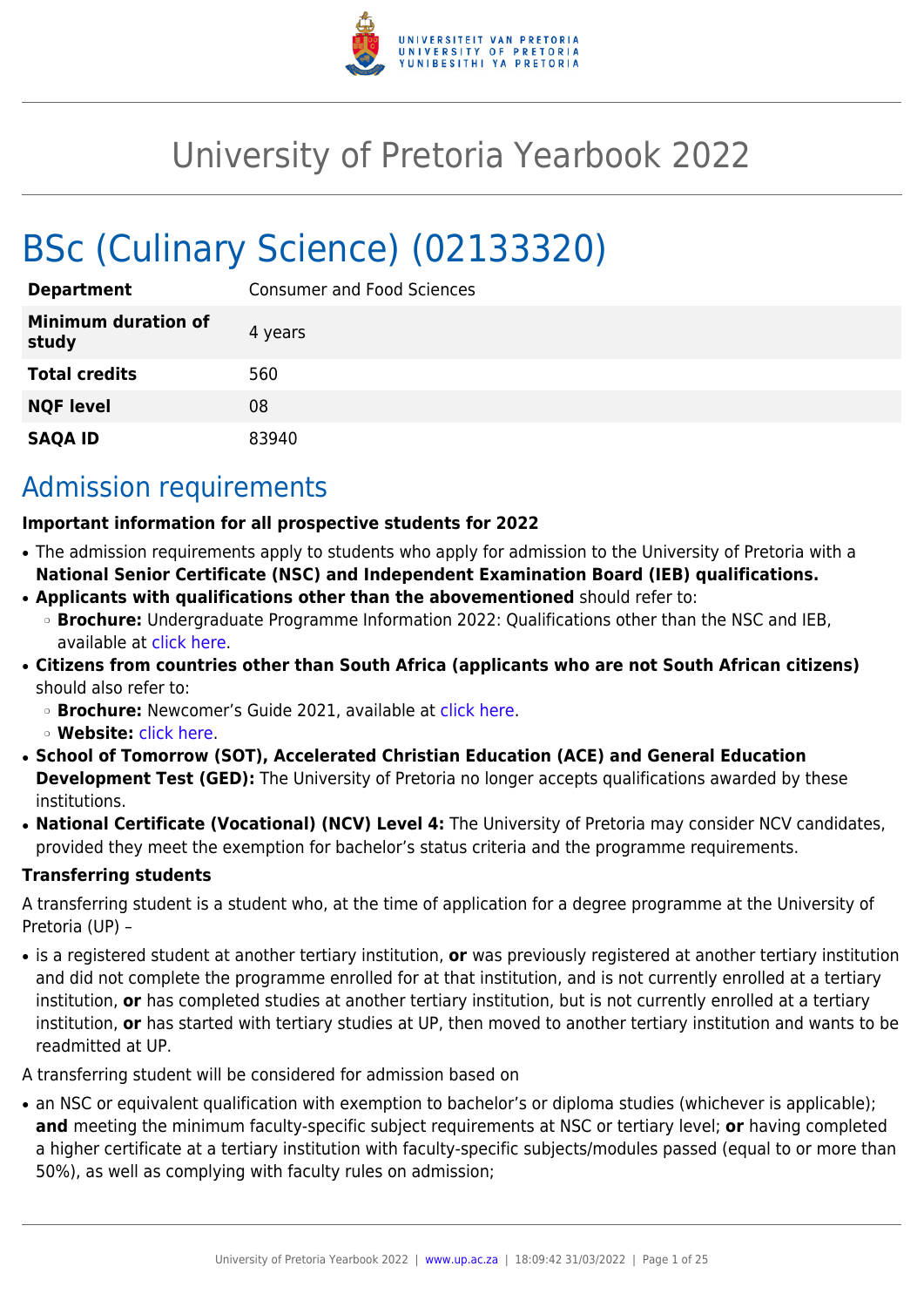

- previous academic performance (must have passed all modules registered for up to the closing date of application ) or as per faculty regulation/promotion requirements;
- a certificate of good conduct.

**Note:** Students who have been dismissed at the previous institution due to poor academic performance, will not be considered for admission to UP.

#### **Returning students**

A returning student is a student who, at the time of application for a degree programme –

● is a registered student at UP, and wants to transfer to another degree at UP, **or** was previously registered at UP and did not complete the programme enrolled for, and did not enrol at another tertiary institution in the meantime (including students who applied for leave of absence), **or** has completed studies at UP, but is not currently enrolled or was not enrolled at another tertiary institution after graduation.

A returning student will be considered for admission based on

- an NSC or equivalent qualification with exemption to bachelor's or diploma studies (whichever is applicable); **and** meeting the minimum faculty-specific subject requirements at NSC or tertiary level; **or** previous academic performance (should have a cumulative weighted average of at least 50% for the programme enrolled for);
- having applied for and was granted leave of absence.

**Note:** Students who have been excluded/dismissed from a faculty due to poor academic performance may be considered for admission to another programme at UP. The Admissions Committee may consider such students if they were not dismissed more than twice. Only ONE transfer between UP faculties will be allowed, and a maximum of two (2) transfers within a faculty.

#### **Important faculty-specific information on undergraduate programmes for 2022**

- The closing date is an administrative admission guideline for non-selection programmes. Once a non-selection programme is full and has reached the institutional targets, then that programme will be closed for further admissions, irrespective of the closing date. However, if the institutional targets have not been met by the closing date, then that programme will remain open for admissions until the institutional targets are met.
- The following persons will be considered for admission: Candidates who have a certificate that is deemed by the University to be equivalent to the required National Senior Certificate (NSC) with university endorsement; candidates who are graduates from another tertiary institution or have been granted the status of a graduate of such an institution, and candidates who are graduates of another faculty at the University of Pretoria.
- Life Orientation is excluded when calculating the Admission Point Score (APS).
- Grade 11 results are used for the conditional admission of prospective students. Final admission is based on the final NSC/IEB results.

#### **University of Pretoria website: [click here](http://www.up.ac.za/nas)**

| <b>Minimum requirements</b><br><b>Achievement level</b><br><b>English Home</b> |                    |                          |            |
|--------------------------------------------------------------------------------|--------------------|--------------------------|------------|
| Language or<br><b>English First</b><br><b>Additional</b>                       | <b>Mathematics</b> | <b>Physical Sciences</b> | <b>APS</b> |
| Language<br>NSC/IEB                                                            | NSC/IEB<br>5       | NSC/IEB<br>5             | 32         |

Candidates who do not comply with the minimum admission requirements for BSc (Culinary Science), may be considered for admission to the BSc – Extended programme – Biological and Agricultural Sciences, which requires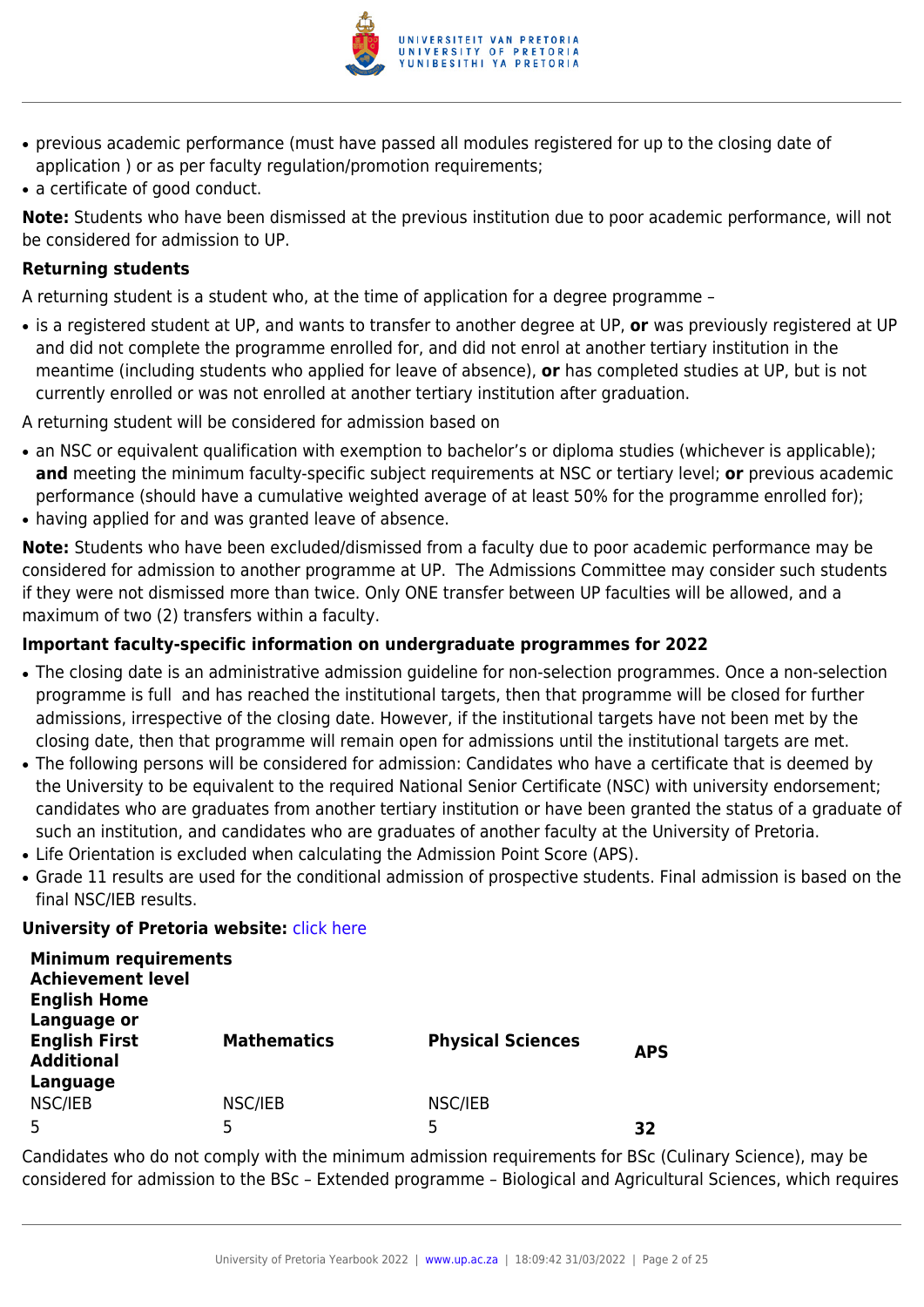

an additional year of study. Students who are placed in the BSc – Extended programme – Biological and Agricultural Sciences will take a minimum of five years to complete the BSc (Culinary Science) programme.

| <b>Minimum requirements</b><br><b>Achievement level</b><br><b>English Home</b> | <b>BSc - Extended Programme - Biological and Agricultural Sciences</b> |                          |            |
|--------------------------------------------------------------------------------|------------------------------------------------------------------------|--------------------------|------------|
| Language or<br><b>English First</b><br><b>Additional</b><br>Language           | <b>Mathematics</b>                                                     | <b>Physical Sciences</b> | <b>APS</b> |
| NSC/IEB                                                                        | NSC/IEB                                                                | NSC/IEB                  |            |
| $\overline{4}$                                                                 | 4                                                                      | 4                        | 26         |

#### **Note:**

\*The BSc – Extended programmes are not available for students who meet all the requirements for the corresponding mainstream programme.

\*Please note that only students who apply in their final NSC or equivalent qualification year will be considered for admission into any of the BSc – Extended programmes.

# Other programme-specific information

#### **1.1 Requirements for specific modules**

A candidate who:

- a. does not qualify for STK 110, must enrol for STK 113 and STK 123;
- b. egisters for Mathematical Statistics (WST) and Statistics (STK) modules must take note that WST and STK modules, except for STK 281, may not be taken simultaneously in a programme; a student must take one and only one of the following options:
- WST 111, WST 121, WST 212, WST 211, WST 221, WST 311, WST 312, WST 322, WST 321, and STK 353 or
- WST 111, WST 121, WST 212, WST 211, WST 221, WST 311, WST 312, WST 322, STK320, STK353. or
- STK 110, STC 122, STK 210, STK 220, WST 212, STK 310, STK 320, STK 353.
- c. registers for a module presented by another faculty must take note of the timetable clashes, prerequisites for that module, subminimum required in examination papers, supplementary examinations, etc.

#### **1.2 Fundamental modules**

- a. It is compulsory for all new first-year students to satisfactorily complete the Academic orientation (UPO 102) and to take Academic information management modules (AIM 111 and AIM 121) and Language and study skills (LST 110). Please see curricula for details.
- b. Students who intend to apply for admission to MBChB or BChD in the second semester, when places become available in those programmes, may be permitted to register for up to 80 module credits and 4 core modules in the first semester during the first year provided that they obtained a final mark of no less than 70% for Grade 12 Mathematics and achieved an APS of 34 or more in the NSC.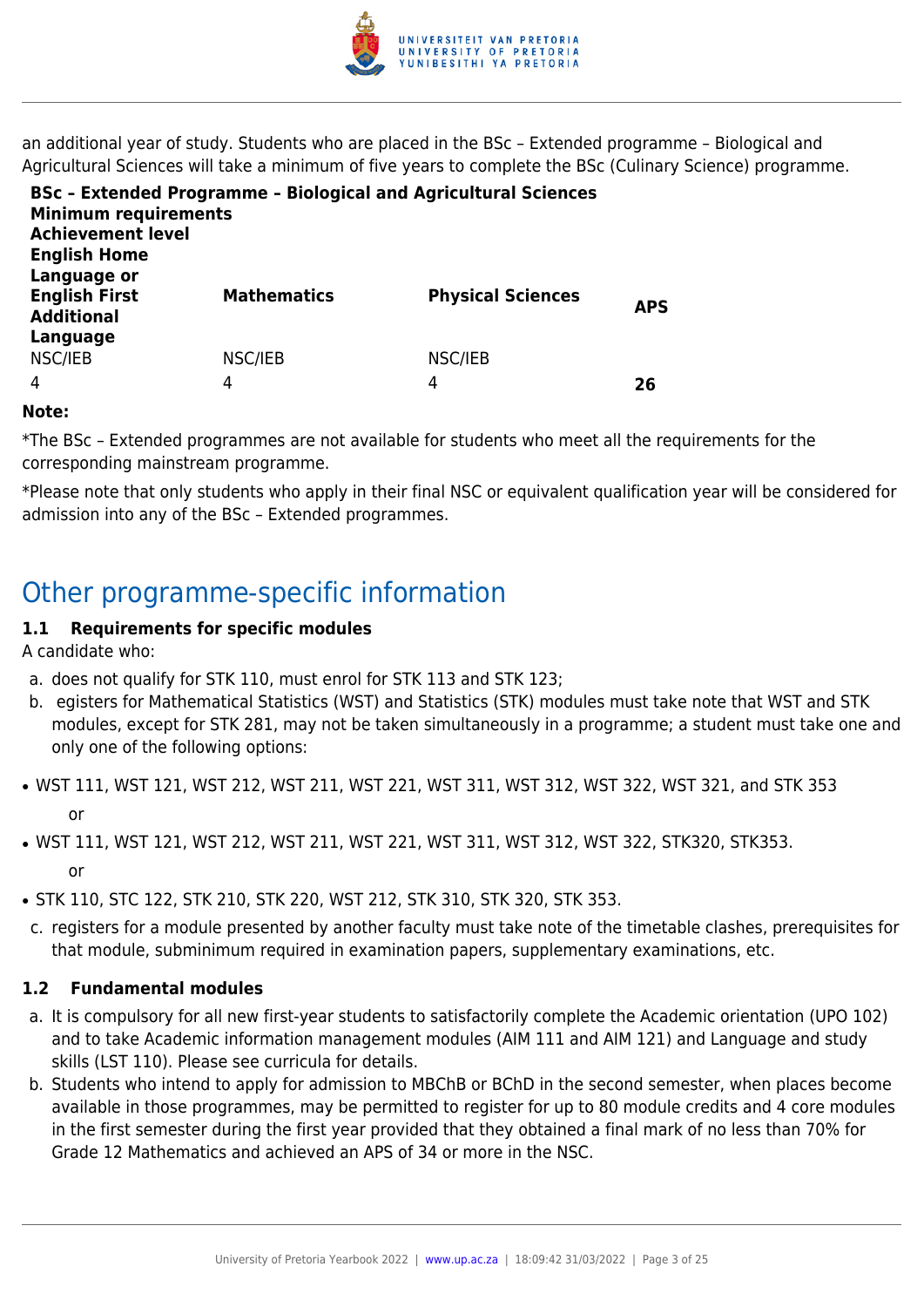

# Promotion to next study year

A student will be promoted to the following year of study if he or she passed 100 credits of the prescribed credits for a year of study, unless the Dean on the recommendation of the relevant head of department decides otherwise. A student who does not comply with the requirements for promotion to the following year of study, retains the credit for the modules already passed and may be admitted by the Dean, on recommendation of the relevant head of department, to modules of the following year of study to a maximum of 48 credits, provided that it will fit in with both the lecture and examination timetable.

#### **General promotion requirements in the faculty**

All students whose academic progress is not acceptable can be suspended from further studies.

- A student who is excluded from further studies in terms of the stipulations of the abovementioned regulations, will be notified in writing by the Dean or Admissions Committee at the end of the relevant semester.
- A student who has been excluded from further studies may apply in writing to the Admissions Committee of the Faculty of Natural and Agricultural Sciences for re-admission.
- Should the student be re-admitted by the Admissions Committee, strict conditions will be set which the student must comply with in order to proceed with his/her studies.
- Should the student not be re-admitted to further studies by the Admissions Committee, he/she will be informed in writing.
- Students who are not re-admitted by the Admissions Committee have the right to appeal to the Senate Appeals Committee.
- Any decision taken by the Senate Appeals Committee is final.

# Practical/clinical/internship information

OPI 400 (Experiential training in industry): During the first to fourth years of study, students must complete a total of 480 hours experiential training in the industry to develop practical and occupational skills, participate in community engagement and provide service learning. This is equal to 3 weeks x 40 hours (120 hours) per year, according to requirements as determine by the head of department. These "credits" include evidence of experiential training, service learning and community engagement during the four years of the study programme and must be successfully completed together with a complete portfolio before the degree will be conferred. Please note: Various practical and industry interaction activities support the theoretical component of VDS 414 & VDS 424, VDS 413 and FST 413 and take place after hours to develop practical and industry skills.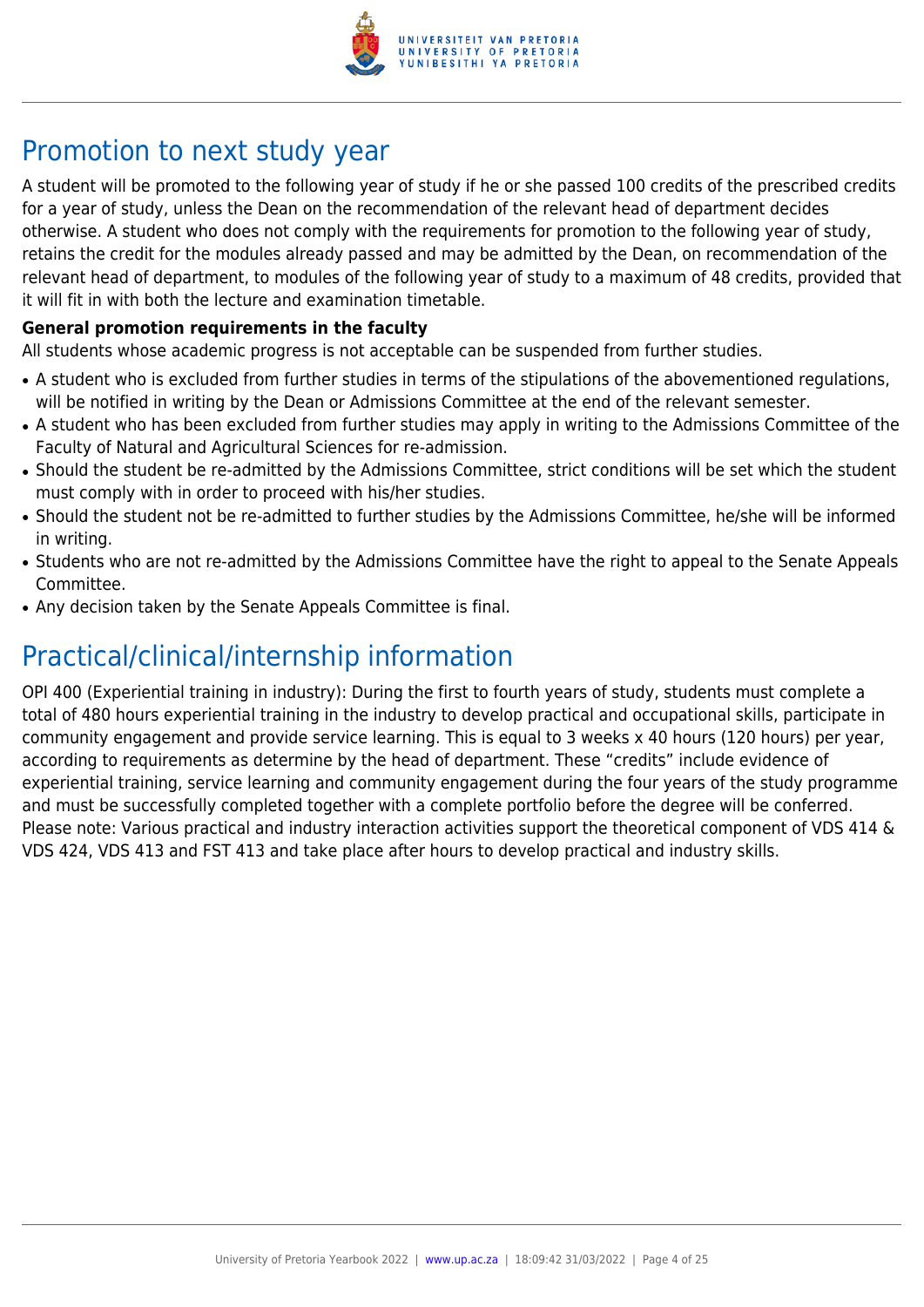

# Curriculum: Year 1

#### **Minimum credits: 136**

Fundamental  $= 14$  credits  $Core = 122 \text{ credits}$ 

# **Fundamental modules**

#### **Academic information management 111 (AIM 111)**

| <b>Module credits</b>         | 4.00                                                                                                                                                                                                                                                                                                                          |
|-------------------------------|-------------------------------------------------------------------------------------------------------------------------------------------------------------------------------------------------------------------------------------------------------------------------------------------------------------------------------|
| <b>NQF Level</b>              | 05                                                                                                                                                                                                                                                                                                                            |
| Service modules               | Faculty of Engineering, Built Environment and Information Technology<br><b>Faculty of Education</b><br>Faculty of Economic and Management Sciences<br><b>Faculty of Humanities</b><br>Faculty of Law<br><b>Faculty of Health Sciences</b><br>Faculty of Natural and Agricultural Sciences<br>Faculty of Theology and Religion |
| <b>Prerequisites</b>          | No prerequisites.                                                                                                                                                                                                                                                                                                             |
| <b>Contact time</b>           | 2 lectures per week                                                                                                                                                                                                                                                                                                           |
| <b>Language of tuition</b>    | Module is presented in English                                                                                                                                                                                                                                                                                                |
| <b>Department</b>             | <b>Information Science</b>                                                                                                                                                                                                                                                                                                    |
| <b>Period of presentation</b> | Semester 1                                                                                                                                                                                                                                                                                                                    |
|                               |                                                                                                                                                                                                                                                                                                                               |

#### **Module content**

Find, evaluate, process, manage and present information resources for academic purposes using appropriate technology.

### **Academic information management 121 (AIM 121)**

| <b>Module credits</b>  | 4.00                                                                                                                                                                                                                                                                                                                                                                                |
|------------------------|-------------------------------------------------------------------------------------------------------------------------------------------------------------------------------------------------------------------------------------------------------------------------------------------------------------------------------------------------------------------------------------|
| <b>NQF Level</b>       | 05                                                                                                                                                                                                                                                                                                                                                                                  |
| <b>Service modules</b> | Faculty of Engineering, Built Environment and Information Technology<br><b>Faculty of Education</b><br><b>Faculty of Economic and Management Sciences</b><br><b>Faculty of Humanities</b><br>Faculty of Law<br><b>Faculty of Health Sciences</b><br><b>Faculty of Natural and Agricultural Sciences</b><br>Faculty of Theology and Religion<br><b>Faculty of Veterinary Science</b> |
| <b>Prerequisites</b>   | No prerequisites.                                                                                                                                                                                                                                                                                                                                                                   |
| <b>Contact time</b>    | 2 lectures per week                                                                                                                                                                                                                                                                                                                                                                 |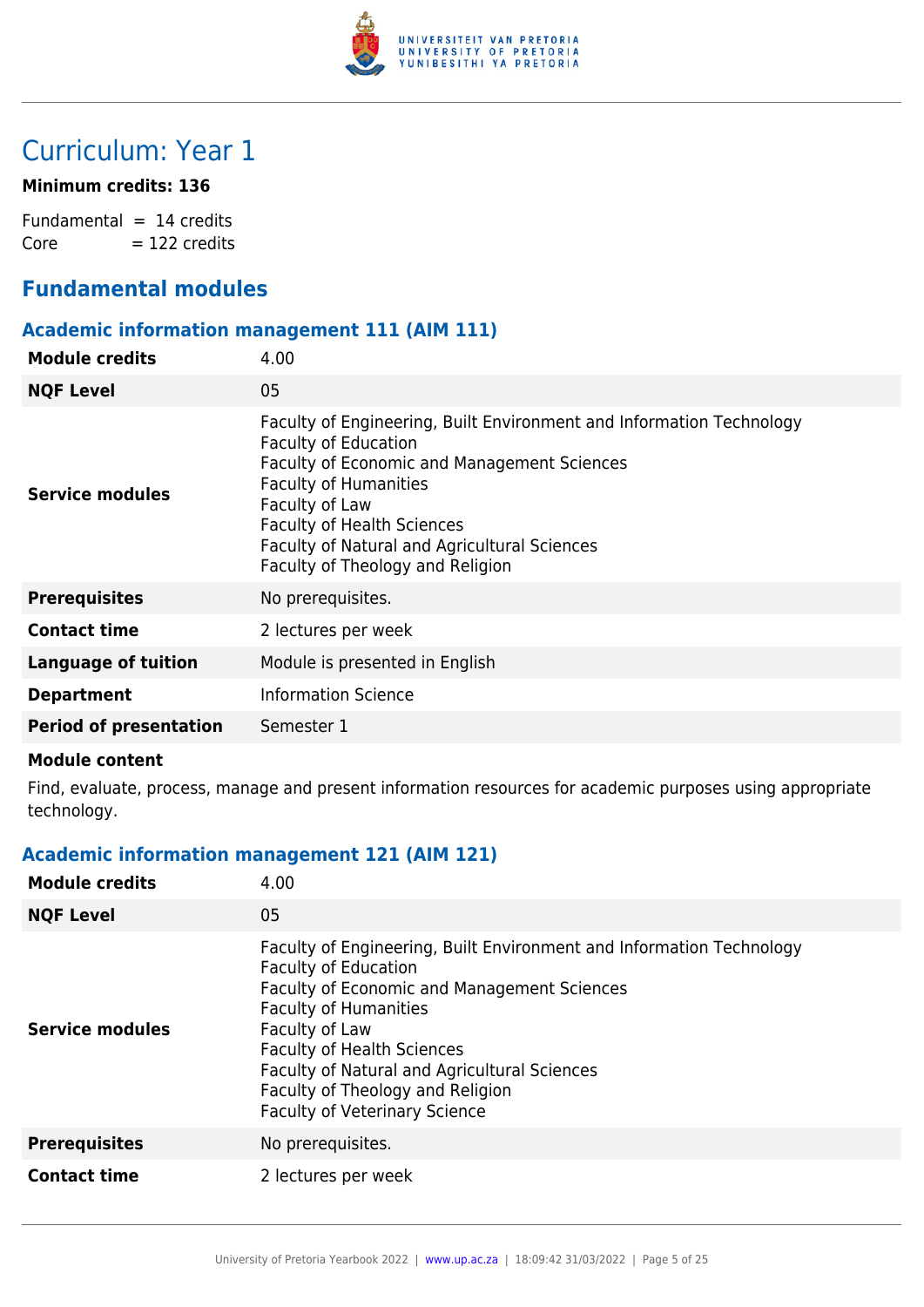

| <b>Language of tuition</b>    | Module is presented in English |
|-------------------------------|--------------------------------|
| <b>Department</b>             | <b>Informatics</b>             |
| <b>Period of presentation</b> | Semester 2                     |

Apply effective search strategies in different technological environments. Demonstrate the ethical and fair use of information resources. Integrate 21st-century communications into the management of academic information.

#### **Language and study skills 110 (LST 110)**

| <b>Module credits</b>         | 6.00                                                                                 |
|-------------------------------|--------------------------------------------------------------------------------------|
| <b>NQF Level</b>              | 05                                                                                   |
| <b>Service modules</b>        | Faculty of Natural and Agricultural Sciences<br><b>Faculty of Veterinary Science</b> |
| <b>Prerequisites</b>          | No prerequisites.                                                                    |
| <b>Contact time</b>           | 2 lectures per week                                                                  |
| <b>Language of tuition</b>    | Module is presented in English                                                       |
| <b>Department</b>             | Unit for Academic Literacy                                                           |
| <b>Period of presentation</b> | Semester 1                                                                           |

#### **Module content**

The module aims to equip students with the ability to cope with the reading and writing demands of scientific disciplines.

#### **Academic orientation 102 (UPO 102)**

| <b>Module credits</b>         | 0.00                                           |
|-------------------------------|------------------------------------------------|
| <b>NQF Level</b>              | 00                                             |
| Language of tuition           | Module is presented in English                 |
| <b>Department</b>             | Natural and Agricultural Sciences Deans Office |
| <b>Period of presentation</b> | Year                                           |

### **Core modules**

#### **Marketing management 120 (BEM 120)**

| <b>Module credits</b>  | 10.00                                                                                                                                                |
|------------------------|------------------------------------------------------------------------------------------------------------------------------------------------------|
| <b>NQF Level</b>       | 05                                                                                                                                                   |
| <b>Service modules</b> | Faculty of Engineering, Built Environment and Information Technology<br><b>Faculty of Humanities</b><br>Faculty of Natural and Agricultural Sciences |
| <b>Contact time</b>    | 3 lectures per week                                                                                                                                  |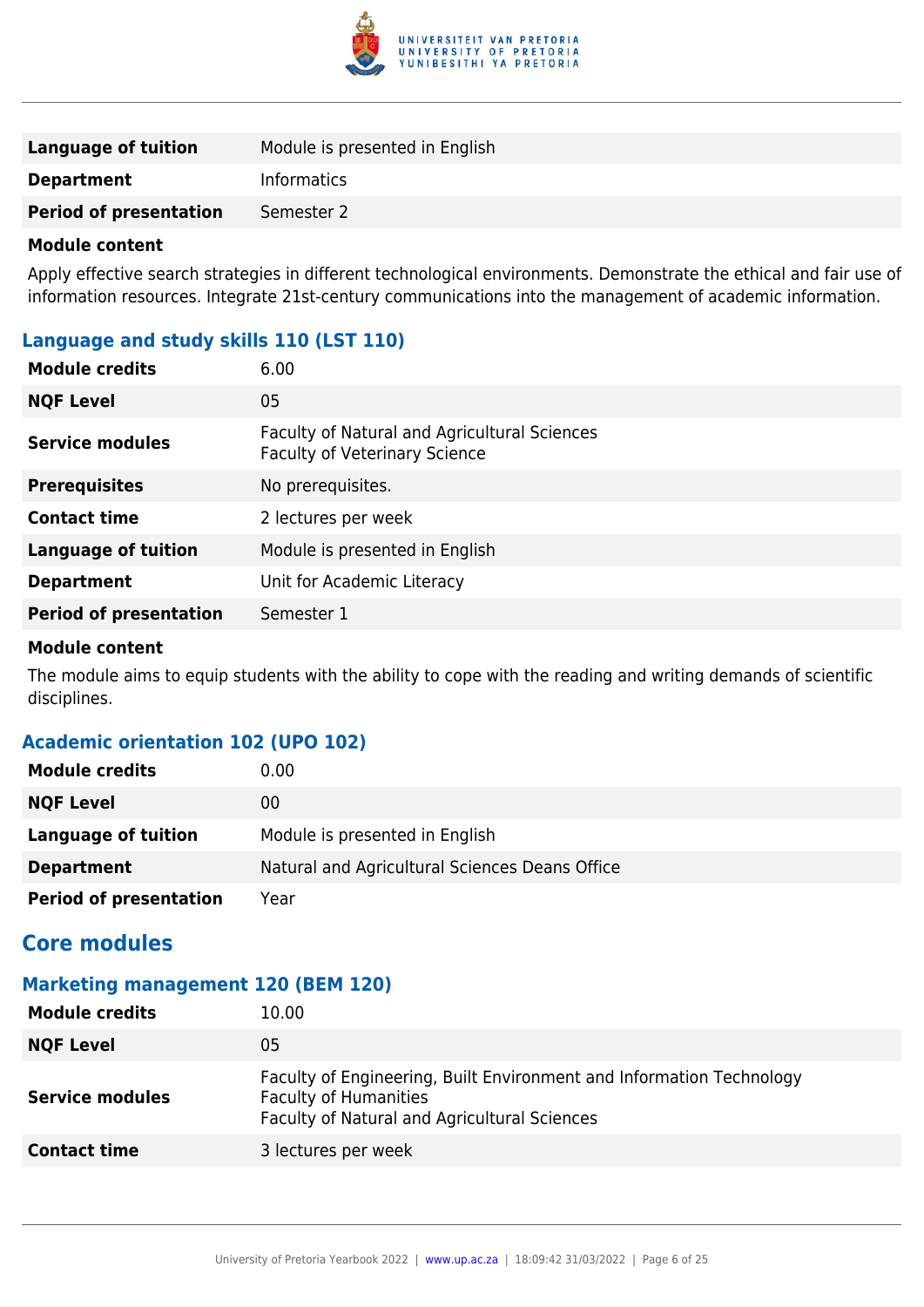

| <b>Language of tuition</b>    | Module is presented in English |
|-------------------------------|--------------------------------|
| <b>Department</b>             | Marketing Management           |
| <b>Period of presentation</b> | Semester 2                     |

This module provides an overview of the fundamentals of marketing by considering the exchange process, customer value, marketing research and the development of a marketing plan. It also addresses the marketing mix elements with specific focus on the seven service marketing elements namely the service product, physical evidence, people, process, distribution, pricing and integrated marketing communication.

#### **Biometry 120 (BME 120)**

| <b>Module credits</b>         | 16.00                                                                                                                                                        |
|-------------------------------|--------------------------------------------------------------------------------------------------------------------------------------------------------------|
| <b>NQF Level</b>              | 05                                                                                                                                                           |
| <b>Service modules</b>        | Faculty of Engineering, Built Environment and Information Technology<br>Faculty of Natural and Agricultural Sciences<br><b>Faculty of Veterinary Science</b> |
| <b>Prerequisites</b>          | At least 4 (50-59%) in Mathematics in the Grade 12 examination, or at least 50%<br>in both Statistics 113, 123                                               |
| <b>Contact time</b>           | 1 practical per week, 4 lectures per week                                                                                                                    |
| <b>Language of tuition</b>    | Module is presented in English                                                                                                                               |
| <b>Department</b>             | <b>Statistics</b>                                                                                                                                            |
| <b>Period of presentation</b> | Semester 2                                                                                                                                                   |

#### **Module content**

Simple statistical analysis: Data collection and analysis: Samples, tabulation, graphical representation, describing location, spread and skewness. Introductory probability and distribution theory. Sampling distributions and the central limit theorem. Statistical inference: Basic principles, estimation and testing in the one- and two-sample cases (parametric and non-parametric). Introduction to experimental design. One- and twoway designs, randomised blocks. Multiple statistical analysis: Bivariate data sets: Curve fitting (linear and non-linear), growth curves. Statistical inference in the simple regression case. Categorical analysis: Testing goodness of fit and contingency tables. Multiple regression and correlation: Fitting and testing of models. Residual analysis. Computer literacy: Use of computer packages in data analysis and report writing.

| <b>Module credits</b>  | 16.00                                                                                                                                                                            |
|------------------------|----------------------------------------------------------------------------------------------------------------------------------------------------------------------------------|
| <b>NQF Level</b>       | 05                                                                                                                                                                               |
| <b>Service modules</b> | Faculty of Engineering, Built Environment and Information Technology<br><b>Faculty of Education</b><br><b>Faculty of Health Sciences</b><br><b>Faculty of Veterinary Science</b> |
| <b>Prerequisites</b>   | A candidate must have Mathematics for at least 60% and 60% for Physical<br>Sciences.                                                                                             |
|                        |                                                                                                                                                                                  |

#### **General chemistry 117 (CMY 117)**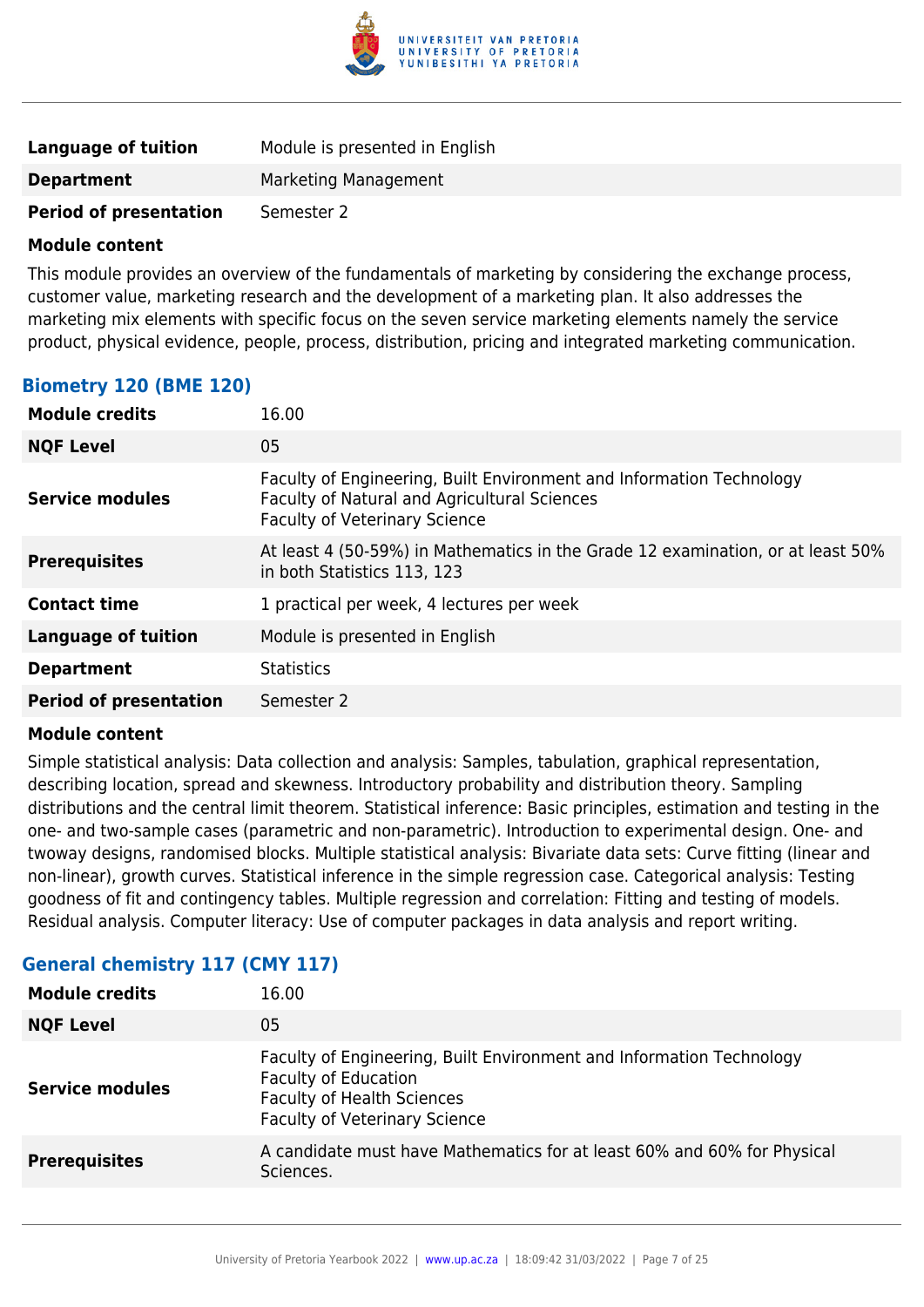

| <b>Contact time</b>           | 1 practical per week, 4 lectures per week |
|-------------------------------|-------------------------------------------|
| <b>Language of tuition</b>    | Module is presented in English            |
| <b>Department</b>             | Chemistry                                 |
| <b>Period of presentation</b> | Semester 1                                |

General introduction to inorganic, analytical and physical chemistry. Atomic structure and periodicity. Molecular structure and chemical bonding using the VSEOR model. Nomenclature of inorganic ions and compounds. Classification of reactions: precipitation, acid-base, redox reactions and gas-forming reactions. Mole concept and stoichiometric calculations concerning chemical formulas and chemical reactions. Principles of reactivity: energy and chemical reactions. Physical behaviour gases, liquids, solids and solutions and the role of intermolecular forces. Rate of reactions: Introduction to chemical kinetics.

#### **General chemistry 127 (CMY 127)**

| <b>Module credits</b>         | 16.00                                                                                                                                                                            |
|-------------------------------|----------------------------------------------------------------------------------------------------------------------------------------------------------------------------------|
| <b>NQF Level</b>              | 05                                                                                                                                                                               |
| <b>Service modules</b>        | Faculty of Engineering, Built Environment and Information Technology<br><b>Faculty of Education</b><br><b>Faculty of Health Sciences</b><br><b>Faculty of Veterinary Science</b> |
| <b>Prerequisites</b>          | Natural and Agricultural Sciences students: CMY 117 GS or CMY 154 GS Health<br>Sciences students: none                                                                           |
| <b>Contact time</b>           | 1 practical per week, 4 lectures per week                                                                                                                                        |
| <b>Language of tuition</b>    | Module is presented in English                                                                                                                                                   |
| <b>Department</b>             | Chemistry                                                                                                                                                                        |
| <b>Period of presentation</b> | Semester 2                                                                                                                                                                       |
|                               |                                                                                                                                                                                  |

#### **Module content**

Theory: General physical-analytical chemistry: Chemical equilibrium, acids and bases, buffers, solubility equilibrium, entropy and free energy, electrochemistry. Organic chemistry: Structure (bonding), nomenclature, isomerism, introductory stereochemistry, introduction to chemical reactions and chemical properties of organic compounds and biological compounds, i.e. carbohydrates and aminoacids. Practical: Molecular structure (model building), synthesis and properties of simple organic compounds.

#### **Physiology 110 (FSG 110)**

| 6.00                                                                         |
|------------------------------------------------------------------------------|
| 05                                                                           |
| <b>Faculty of Humanities</b><br>Faculty of Natural and Agricultural Sciences |
| No prerequisites.                                                            |
| 3 lectures per week                                                          |
|                                                                              |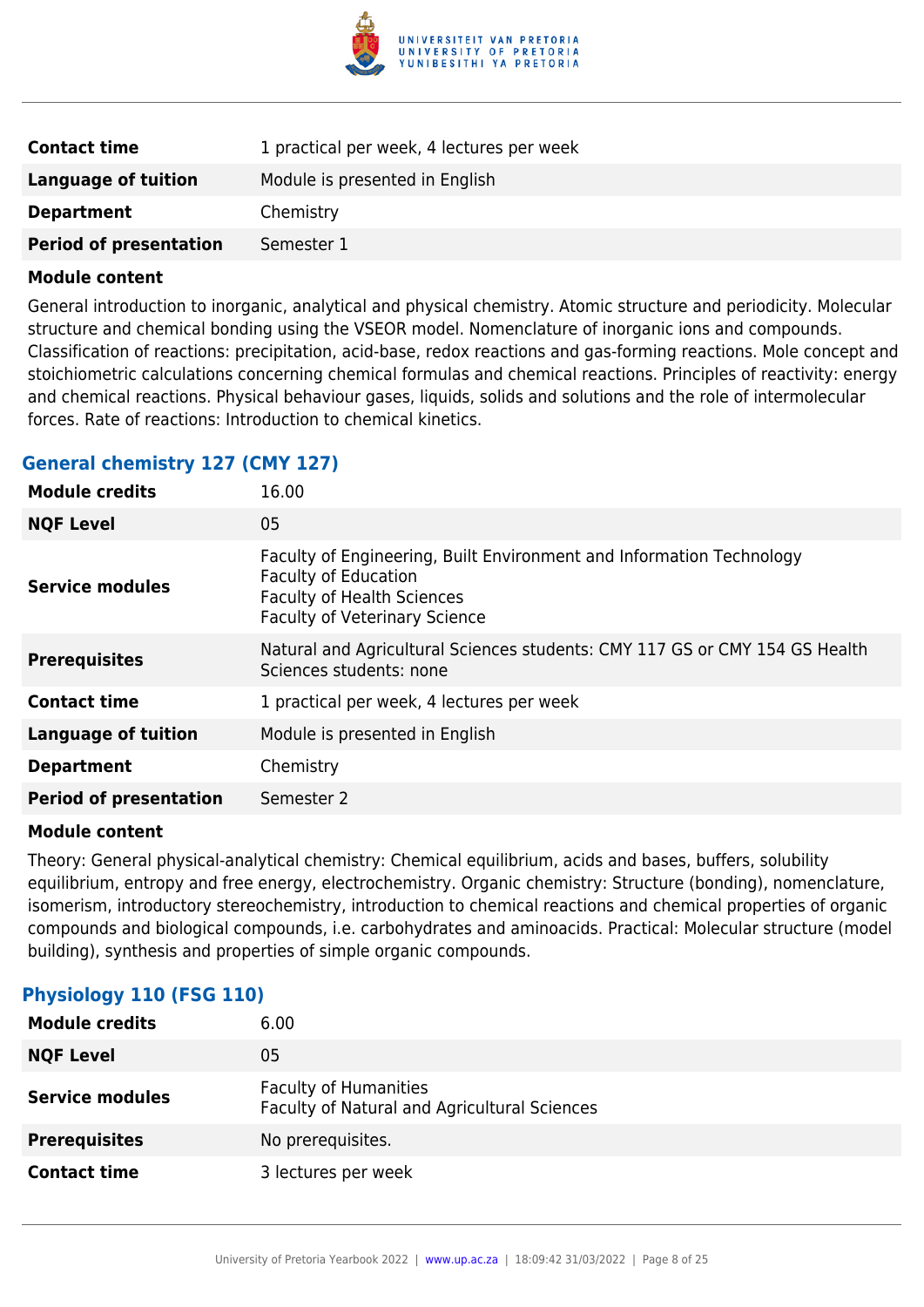

| <b>Language of tuition</b>    | Module is presented in English |
|-------------------------------|--------------------------------|
| <b>Department</b>             | Physiology                     |
| <b>Period of presentation</b> | Semester 1                     |
|                               |                                |

Introduction (terminology and anatomical orientation); chemical principles; cytology and histology; neurophysiology and the senses; haematology and body fluids; cardiovascular system.

#### **Physiology 120 (FSG 120)**

| <b>Module credits</b>         | 6.00                                                                         |
|-------------------------------|------------------------------------------------------------------------------|
| <b>NQF Level</b>              | 05                                                                           |
| <b>Service modules</b>        | <b>Faculty of Humanities</b><br>Faculty of Natural and Agricultural Sciences |
| <b>Prerequisites</b>          | <b>FSG 110</b>                                                               |
| <b>Contact time</b>           | 3 lectures per week                                                          |
| <b>Language of tuition</b>    | Module is presented in English                                               |
| <b>Department</b>             | Physiology                                                                   |
| <b>Period of presentation</b> | Semester 2                                                                   |

#### **Module content**

Respiratory system; nutrition; digestion and metabolism; kidneys and acid-base equilibrium; endocrinology; reproduction physiology and reproduction; skin and body temperatures.

#### **Introduction to microbiology 161 (MBY 161)**

| <b>Module credits</b>         | 8.00                                                                 |
|-------------------------------|----------------------------------------------------------------------|
| <b>NQF Level</b>              | 05                                                                   |
| <b>Service modules</b>        | Faculty of Engineering, Built Environment and Information Technology |
| <b>Prerequisites</b>          | No prerequisites.                                                    |
| <b>Contact time</b>           | 2 lectures per week, fortnightly tutorials                           |
| Language of tuition           | Module is presented in English                                       |
| <b>Department</b>             | Biochemistry, Genetics and Microbiology                              |
| <b>Period of presentation</b> | Semester 2                                                           |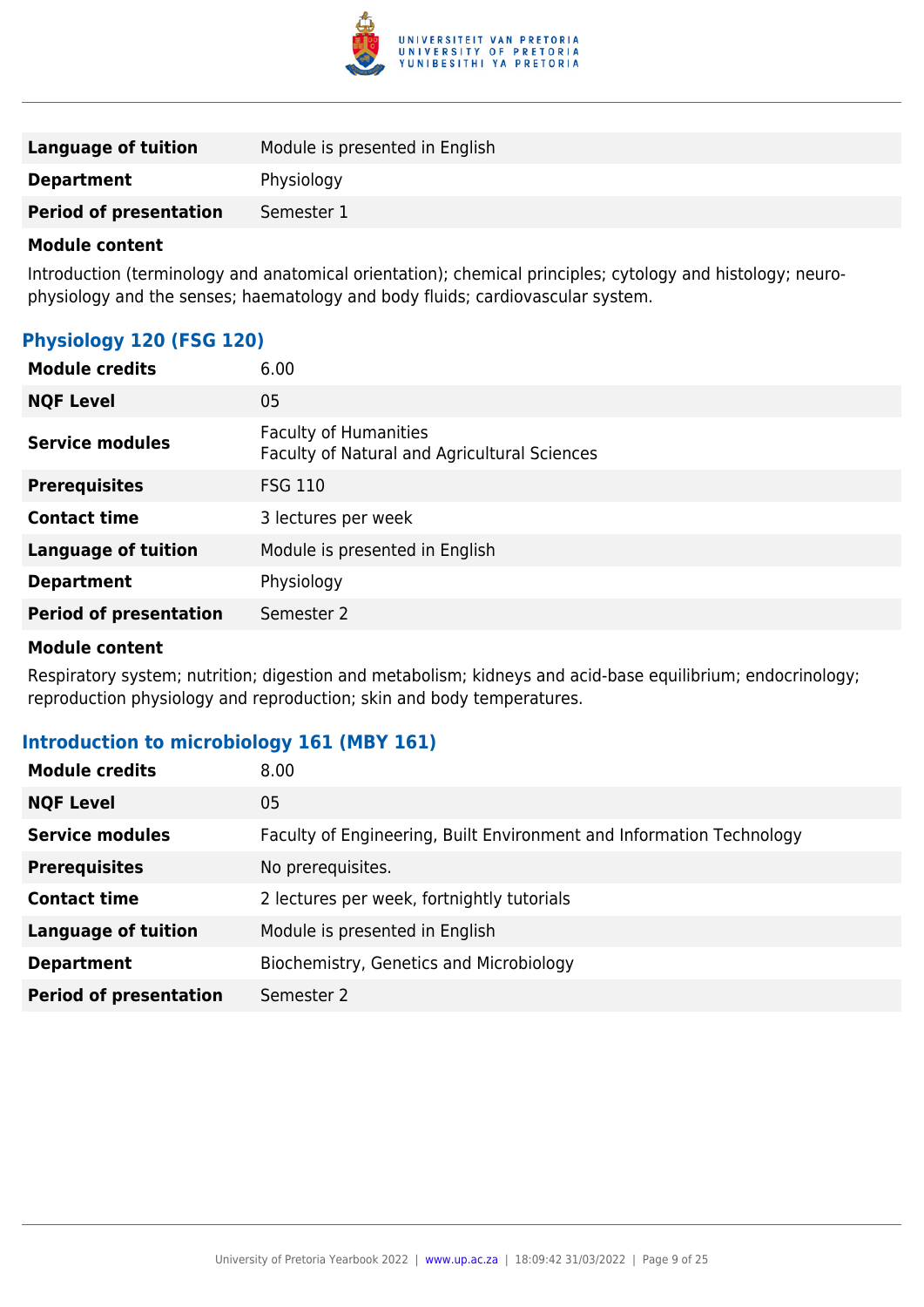

The module will introduce the student to the field of Microbiology. Basic Microbiological aspects that will be covered include introduction into the diversity of the microbial world (bacteria, archaea, eukaryotic microorganisms and viruses), basic principles of cell structure and function, microbial nutrition and microbial growth and growth control. Applications in Microbiology will be illustrated by specific examples i.e. bioremediation, animal-microbial symbiosis, plant-microbial symbiosis and the use of microorganisms in industrial microbiology. Wastewater treatment, microbial diseases and food will be introduced using specific examples.

#### **Molecular and cell biology 111 (MLB 111)**

| <b>Module credits</b>         | 16.00                                                                                                                                                                            |
|-------------------------------|----------------------------------------------------------------------------------------------------------------------------------------------------------------------------------|
| <b>NQF Level</b>              | 05                                                                                                                                                                               |
| Service modules               | Faculty of Engineering, Built Environment and Information Technology<br><b>Faculty of Education</b><br><b>Faculty of Health Sciences</b><br><b>Faculty of Veterinary Science</b> |
| <b>Prerequisites</b>          | A candidate who has passed Mathematics with at least 60% in the Grade 12<br>examination                                                                                          |
| <b>Contact time</b>           | 1 practical/tutorial per week, 4 lectures per week                                                                                                                               |
| <b>Language of tuition</b>    | Module is presented in English                                                                                                                                                   |
| <b>Department</b>             | Biochemistry, Genetics and Microbiology                                                                                                                                          |
| <b>Period of presentation</b> | Semester 1                                                                                                                                                                       |

#### **Module content**

 Introduction to the molecular structure and function of the cell. Basic chemistry of the cell. Structure and composition of prokaryotic and eukaryotic cells. Ultrastructure and function of cellular organelles, membranes and the cytoskeleton. General principles of energy, enzymes and cell metabolism. Selected processes, e.g. glycolysis, respiration and/or photosynthesis. Introduction to molecular genetics: DNA structure and replication, transcription, translation. Cell growth and cell division.

#### **Basic food preparation 111 (VDS 111)**

| <b>Module credits</b>         | 6.00                                                                    |
|-------------------------------|-------------------------------------------------------------------------|
| <b>NQF Level</b>              | 05                                                                      |
| <b>Service modules</b>        | <b>Faculty of Health Sciences</b>                                       |
| <b>Prerequisites</b>          | No prerequisites.                                                       |
| <b>Contact time</b>           | 0.5 practical per week, 1 discussion class per week, 1 lecture per week |
| <b>Language of tuition</b>    | Module is presented in English                                          |
| <b>Department</b>             | <b>Consumer and Food Sciences</b>                                       |
| <b>Period of presentation</b> | Semester 1                                                              |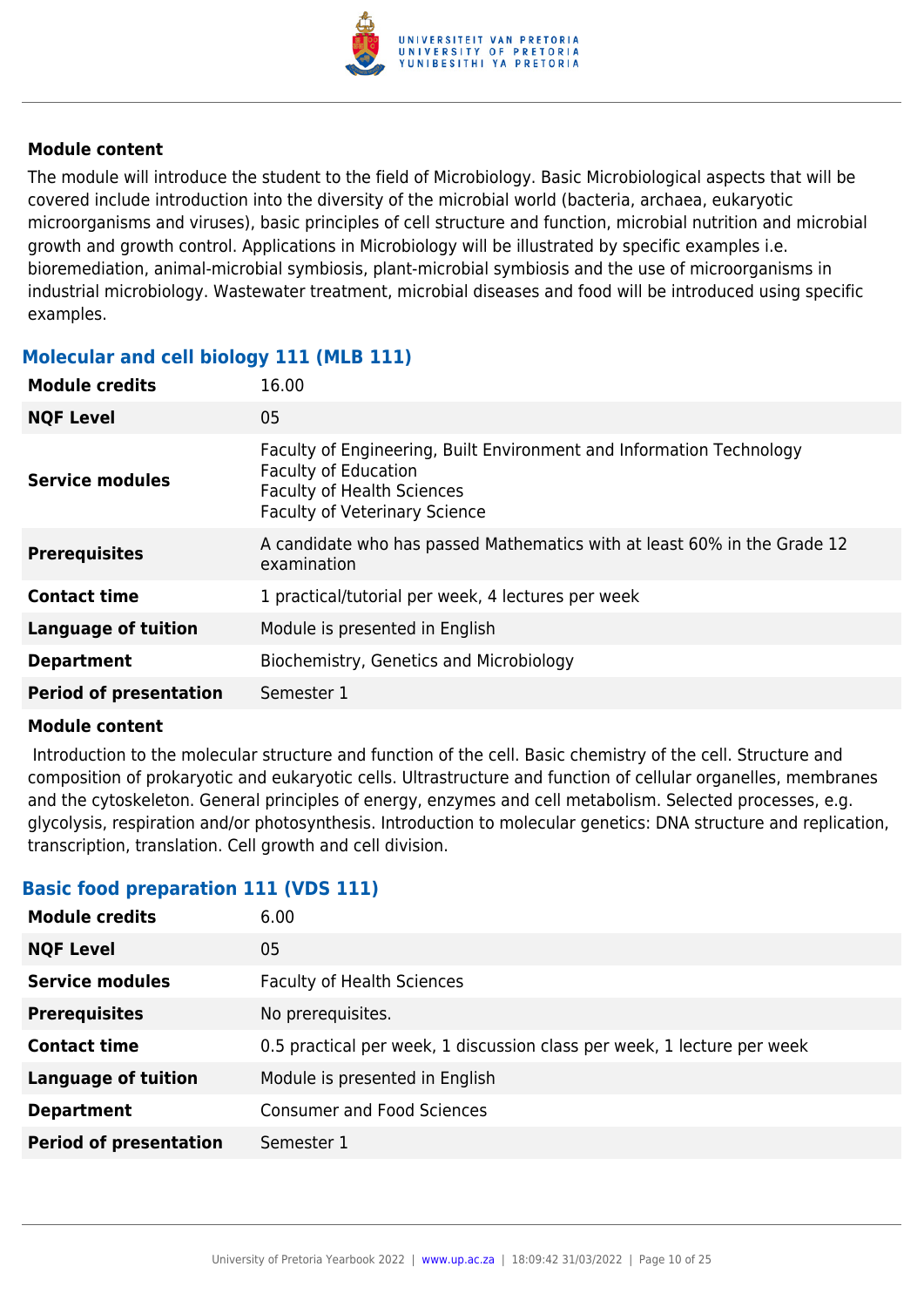

Module 1: Basic food preparation and food preparation techniques. Mise en place, weighing and measurement techniques, equipment and terminology as applied in food preparation. History of the foodservice industry and contemporary chefs. Basic food quality control.

Module 2: Food preparation basics of the following: stocks, soups and sauces

### **Basic food preparation 121 (VDS 121)**

| <b>Module credits</b>         | 6.00                                     |
|-------------------------------|------------------------------------------|
| <b>NQF Level</b>              | 05                                       |
| <b>Service modules</b>        | <b>Faculty of Health Sciences</b>        |
| <b>Prerequisites</b>          | VDS 111                                  |
| <b>Contact time</b>           | 1 lecture per week, 1 practical per week |
| <b>Language of tuition</b>    | Module is presented in English           |
| <b>Department</b>             | <b>Consumer and Food Sciences</b>        |
| <b>Period of presentation</b> | Semester 2                               |
|                               |                                          |

#### **Module content**

Module 1: Principles and practices of food preparation and cooking techniques. Mise en place, weighing and measurement techniques, equipment and terminology as applied in food preparation. Basic food quality control. Module 2: Food preparation basics of the following: starches and cereals

| <b>Module credits</b>         | 16.00                                                                                                                                       |
|-------------------------------|---------------------------------------------------------------------------------------------------------------------------------------------|
| <b>NQF Level</b>              | 05                                                                                                                                          |
| <b>Service modules</b>        | Faculty of Engineering, Built Environment and Information Technology<br><b>Faculty of Education</b><br><b>Faculty of Veterinary Science</b> |
| <b>Prerequisites</b>          | 50% for Mathematics in Grade 12                                                                                                             |
| <b>Contact time</b>           | 1 tutorial per week, 4 lectures per week                                                                                                    |
| <b>Language of tuition</b>    | Module is presented in English                                                                                                              |
| <b>Department</b>             | Mathematics and Applied Mathematics                                                                                                         |
| <b>Period of presentation</b> | Semester 1                                                                                                                                  |

#### **Mathematics 134 (WTW 134)**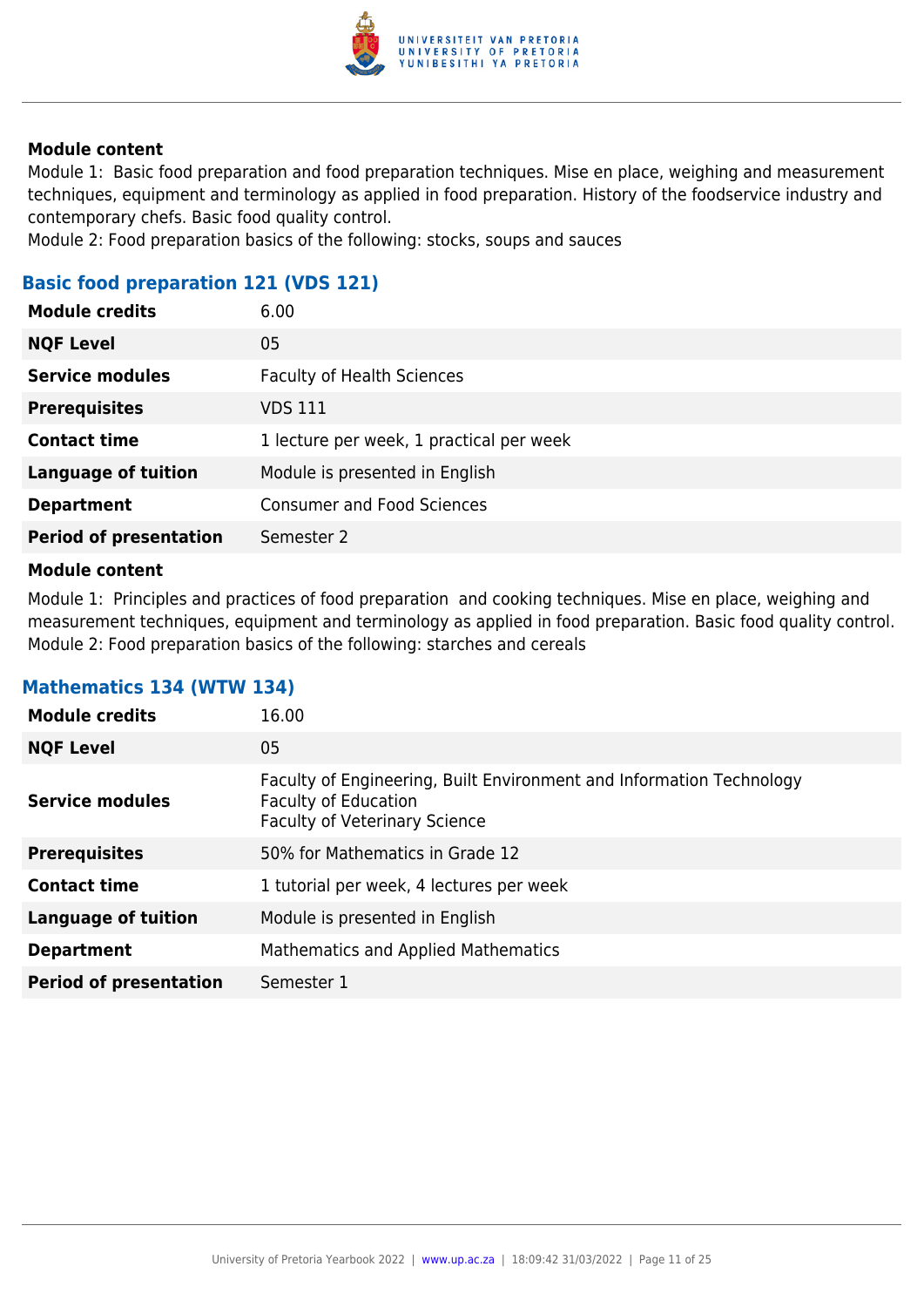

\*Students will not be credited for more than one of the following modules for their degree: WTW 134, WTW 165, WTW 114, WTW 158. WTW 134 does not lead to admission to Mathematics at 200 level and is intended for students who require Mathematics at 100 level only. WTW 134 is offered as WTW 165 in the second semester only to students who have applied in the first semester of the current year for the approximately 65 MBChB, or the 5-6 BChD places becoming available in the second semester and who were therefore enrolled for MGW 112 in the first semester of the current year.

Functions, derivatives, interpretation of the derivative, rules of differentiation, applications of differentiation, integration, interpretation of the definite integral, applications of integration. Matrices, solutions of systems of equations. All topics are studied in the context of applications.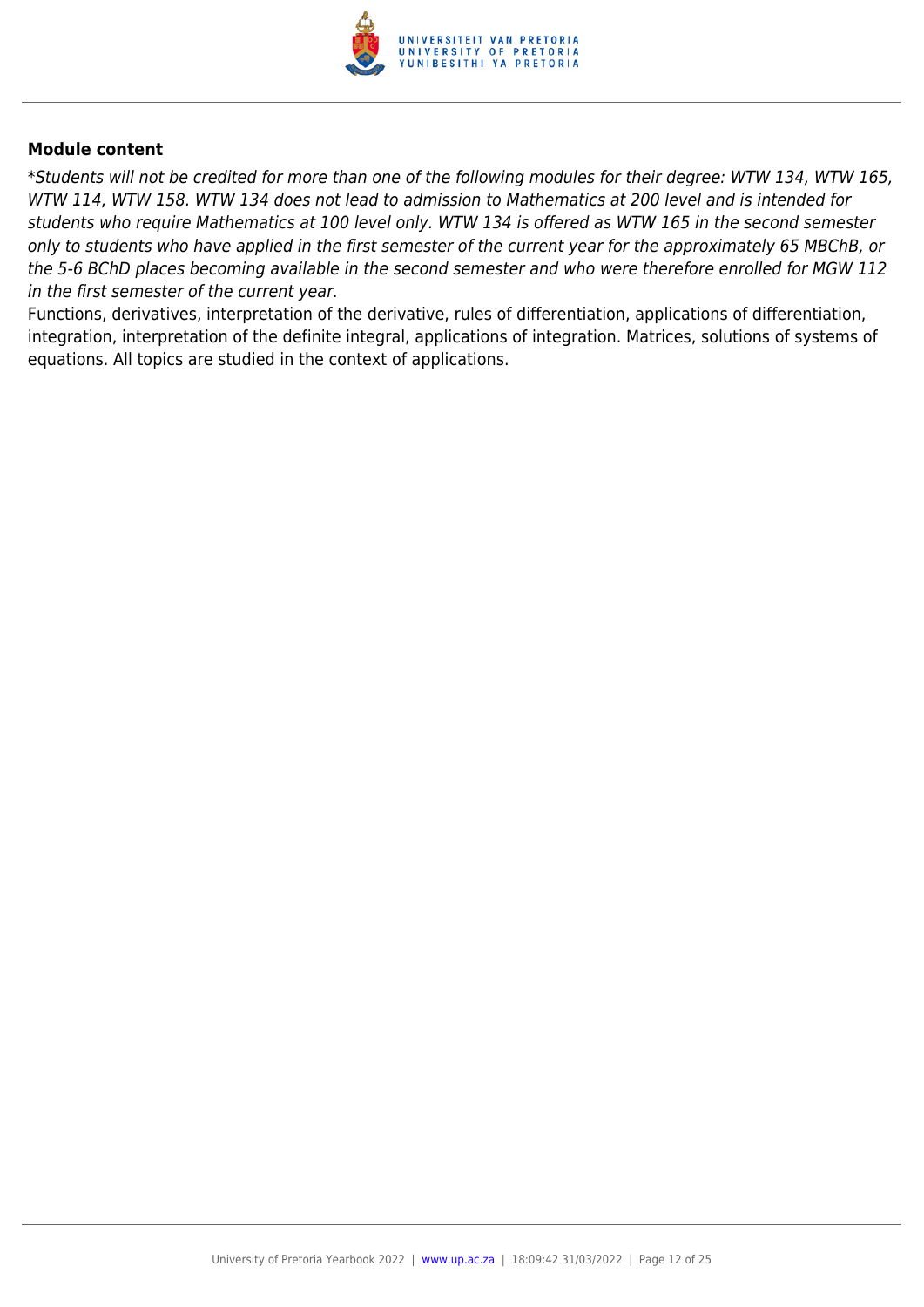

# Curriculum: Year 2

**Minimum credits: 144**

# **Core modules**

#### **Introduction to proteins and enzymes 251 (BCM 251)**

| <b>Module credits</b>         | 12.00                                    |
|-------------------------------|------------------------------------------|
| <b>NQF Level</b>              | 06                                       |
| <b>Service modules</b>        | <b>Faculty of Health Sciences</b>        |
| <b>Prerequisites</b>          | CMY 117 GS and CMY 127 GS and MLB 111 GS |
| <b>Contact time</b>           | 1 tutorial per week, 2 lectures per week |
| <b>Language of tuition</b>    | Module is presented in English           |
| <b>Department</b>             | Biochemistry, Genetics and Microbiology  |
| <b>Period of presentation</b> | Semester 1                               |

#### **Module content**

Structural and ionic properties of amino acids. Peptides, the peptide bond, primary, secondary, tertiary and quaternary structure of proteins. Interactions that stabilise protein structure, denaturation and renaturation of proteins. Introduction to methods for the purification of proteins, amino acid composition, and sequence determinations. Enzyme kinetics and enzyme inhibition. Allosteric enzymes, regulation of enzyme activity, active centres and mechanisms of enzyme catalysis. Examples of industrial applications of enzymes and in clinical pathology as biomarkers of diseases. Online activities include introduction to practical laboratory techniques and Good Laboratory Practice; techniques for the quantitative and qualitative analysis of biological molecules; enzyme activity measurements; processing and presentation of scientific data.

| <b>Module credits</b>         | 12.00                                                     |
|-------------------------------|-----------------------------------------------------------|
| <b>NQF Level</b>              | 06                                                        |
| <b>Service modules</b>        | Faculty of Education<br><b>Faculty of Health Sciences</b> |
| <b>Prerequisites</b>          | BCM 251 GS and BCM 257 GS.                                |
| <b>Contact time</b>           | 1 tutorial per week, 2 lectures per week                  |
| <b>Language of tuition</b>    | Module is presented in English                            |
| <b>Department</b>             | Biochemistry, Genetics and Microbiology                   |
| <b>Period of presentation</b> | Semester 2                                                |

### **Carbohydrate metabolism 252 (BCM 252)**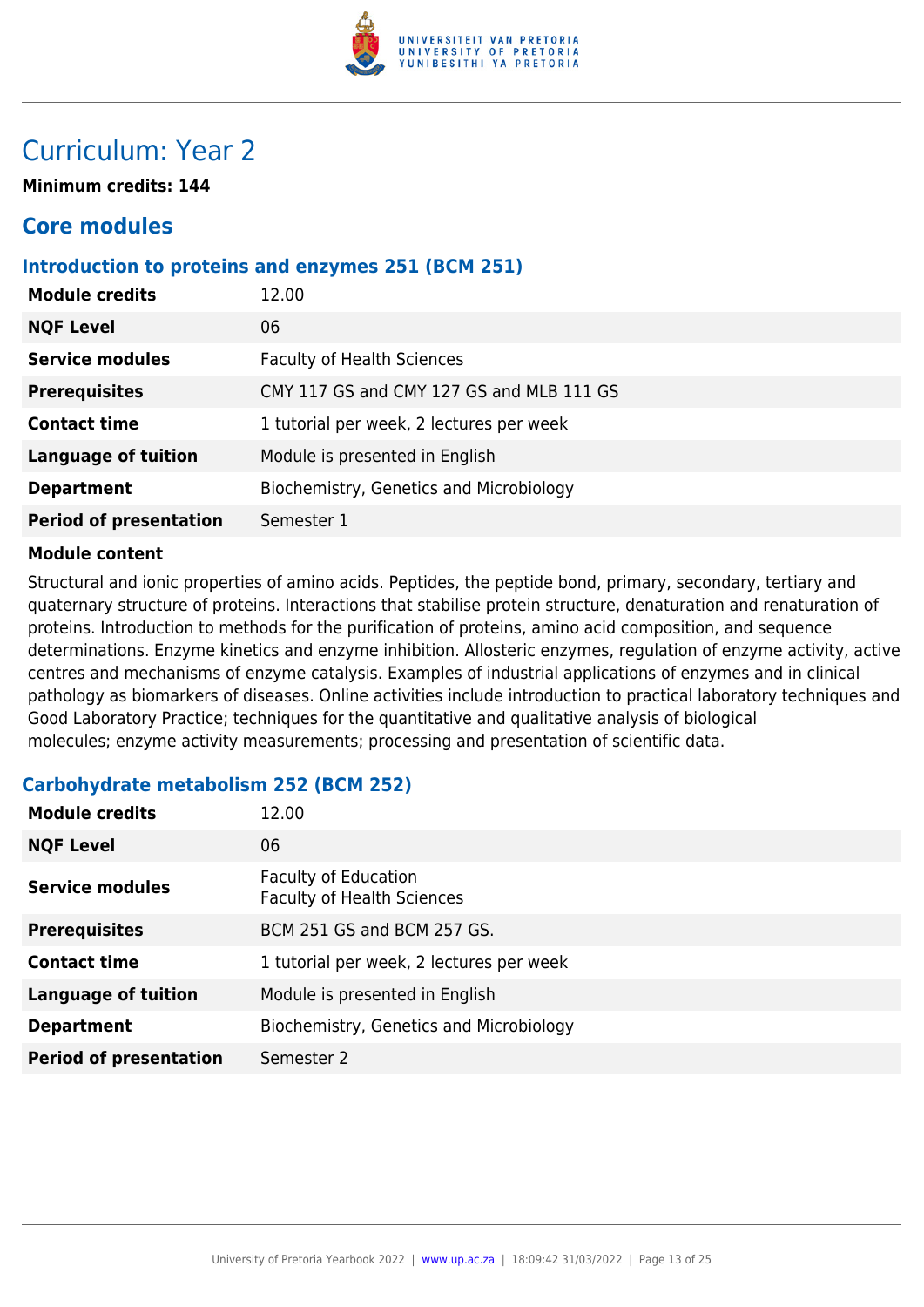

Carbohydrate structure and function. Blood glucose measurement in the diagnosis and treatment of diabetes. Bioenergetics and biochemical reaction types. Glycolysis, gluconeogenesis, glycogen metabolism, pentose phosphate pathway, citric acid cycle and electron transport. Total ATP yield from the complete oxidation of glucose. A comparison of cellular respiration and photosynthesis. Online activities include techniques for the study and analysis of metabolic pathways and enzymes; PO ratio of mitochondria, electrophoresis, extraction, solubility and gel permeation techniques; scientific method and design.

#### **Introductory biochemistry 257 (BCM 257)**

| <b>Module credits</b>         | 12.00                                    |
|-------------------------------|------------------------------------------|
| <b>NQF Level</b>              | 06                                       |
| <b>Prerequisites</b>          | CMY 117 GS and CMY 127 GS and MLB 111 GS |
| <b>Contact time</b>           | 1 tutorial per week, 2 lectures per week |
| <b>Language of tuition</b>    | Module is presented in English           |
| <b>Department</b>             | Biochemistry, Genetics and Microbiology  |
| <b>Period of presentation</b> | Semester 1                               |

#### **Module content**

Chemical foundations. Weak interactions in aqueous systems. Ionisation of water, weak acids and weak bases. Buffering against pH changes in biological systems. Water as a reactant and function of water. Carbohydrate structure and function. Biochemistry of lipids and membrane structure. Nucleotides and nucleic acids. Other functions of nucleotides: energy carriers, components of enzyme cofactors and chemical messengers. Introduction to metabolism. Bioenergetics and biochemical reaction types. Online activities include introduction to laboratory safety and Good Laboratory Practice; basic biochemical calculations; experimental method design and scientific controls, processing and presentation of scientific data.

#### **Lipid and nitrogen metabolism 261 (BCM 261)**

| <b>Module credits</b>         | 12.00                                    |
|-------------------------------|------------------------------------------|
| <b>NQF Level</b>              | 06                                       |
| <b>Service modules</b>        | <b>Faculty of Health Sciences</b>        |
| <b>Prerequisites</b>          | BCM 251 GS and BCM 257 GS.               |
| <b>Contact time</b>           | 1 tutorial per week, 2 lectures per week |
| <b>Language of tuition</b>    | Module is presented in English           |
| <b>Department</b>             | Biochemistry, Genetics and Microbiology  |
| <b>Period of presentation</b> | Semester 2                               |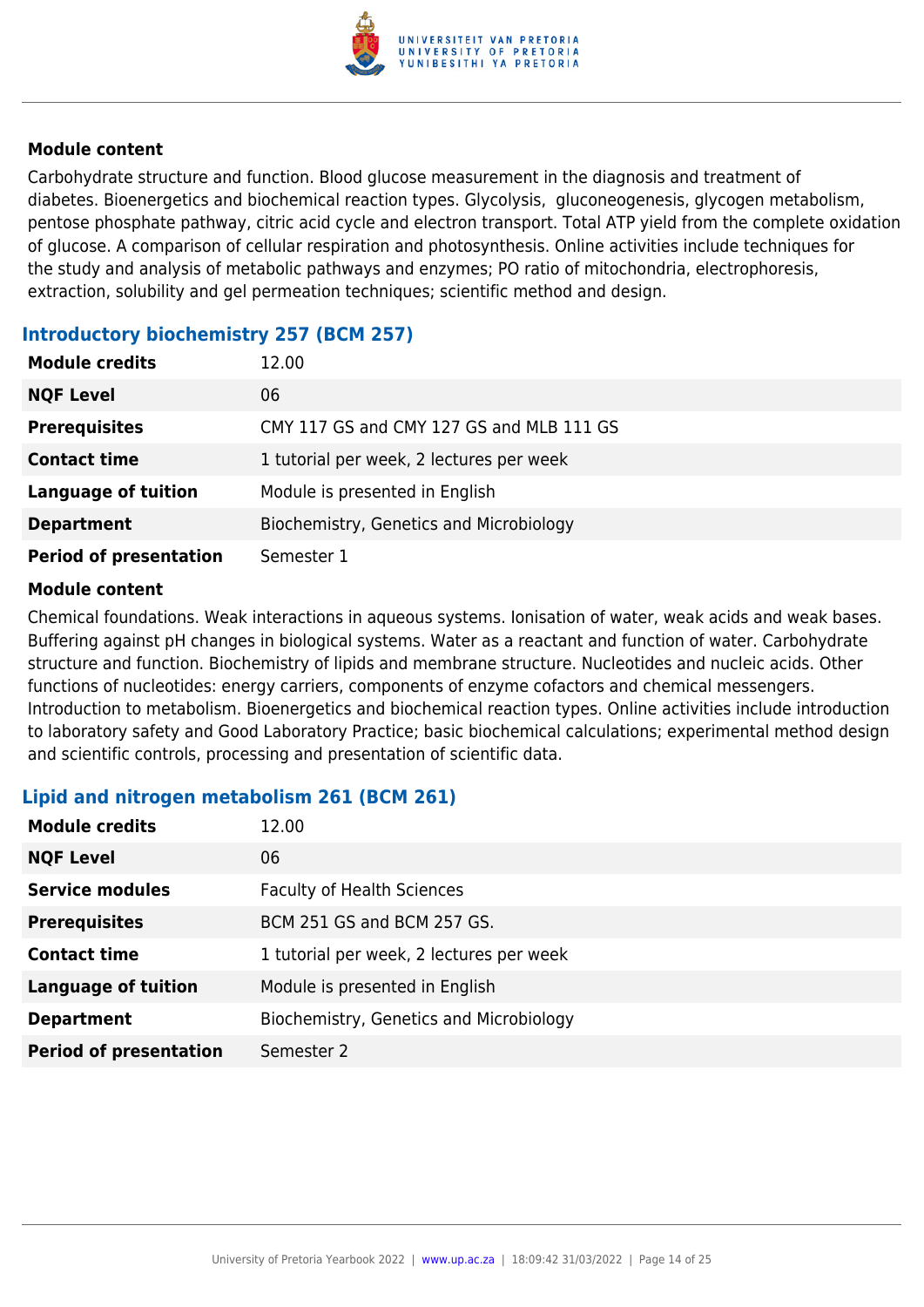

Biochemistry of lipids, membrane structure, anabolism and catabolism of lipids. Total ATP yield from the complete catabolism of lipids. Electron transport chain and energy production through oxidative phosphorylation. Nitrogen metabolism, amino acid biosynthesis and catabolism. Biosynthesis of neurotransmitters, pigments, hormones and nucleotides from amino acids. Catabolism of purines and pyrimidines. Therapeutic agents directed against nucleotide metabolism. Examples of inborn errors of metabolism of nitrogen containing compounds. The urea cycle, nitrogen excretion. Online activities include training in scientific reading skills; evaluation of a scientific report; techniques for separation analysis and visualisation of biological molecules; hypothesis design and testing, method design and scientific controls.

#### **Consumer behaviour 212 (BEM 212)**

| <b>Module credits</b>         | 16.00                                                                                                                                                       |
|-------------------------------|-------------------------------------------------------------------------------------------------------------------------------------------------------------|
| <b>NQF Level</b>              | 07                                                                                                                                                          |
| Service modules               | Faculty of Engineering, Built Environment and Information Technology<br><b>Faculty of Humanities</b><br><b>Faculty of Natural and Agricultural Sciences</b> |
| <b>Prerequisites</b>          | <b>BEM 120 GS</b>                                                                                                                                           |
| <b>Contact time</b>           | 3 lectures per week                                                                                                                                         |
| <b>Language of tuition</b>    | Module is presented in English                                                                                                                              |
| <b>Department</b>             | Marketing Management                                                                                                                                        |
| <b>Period of presentation</b> | Semester 1                                                                                                                                                  |

#### **Module content**

Internal and external influencing factors of consumer behaviour, the consumer's decision process and application fields of consumer behaviour, consumerisms and social responsibility, buying behaviour of consumers in both product and service related industries, consumer psychology and the influence thereof on buying behaviour, psychology of pricing, influencing factors in consumer buying behaviour, the impact of various forms of marketing communication on buying behaviour.

#### **Principles of food processing and preservation 260 (FST 260)**

| <b>Module credits</b>         | 12.00                                                                                    |
|-------------------------------|------------------------------------------------------------------------------------------|
| <b>NQF Level</b>              | 06                                                                                       |
| <b>Prerequisites</b>          | CMY 117, CMY 127, MBY 161, PHY 131 and WTW 134 or WTW 165 or permission<br>from the HOD. |
| <b>Contact time</b>           | 1 practical per week, 2 lectures per week                                                |
| <b>Language of tuition</b>    | Module is presented in English                                                           |
| <b>Department</b>             | <b>Consumer and Food Sciences</b>                                                        |
| <b>Period of presentation</b> | Semester 1 and Semester 2                                                                |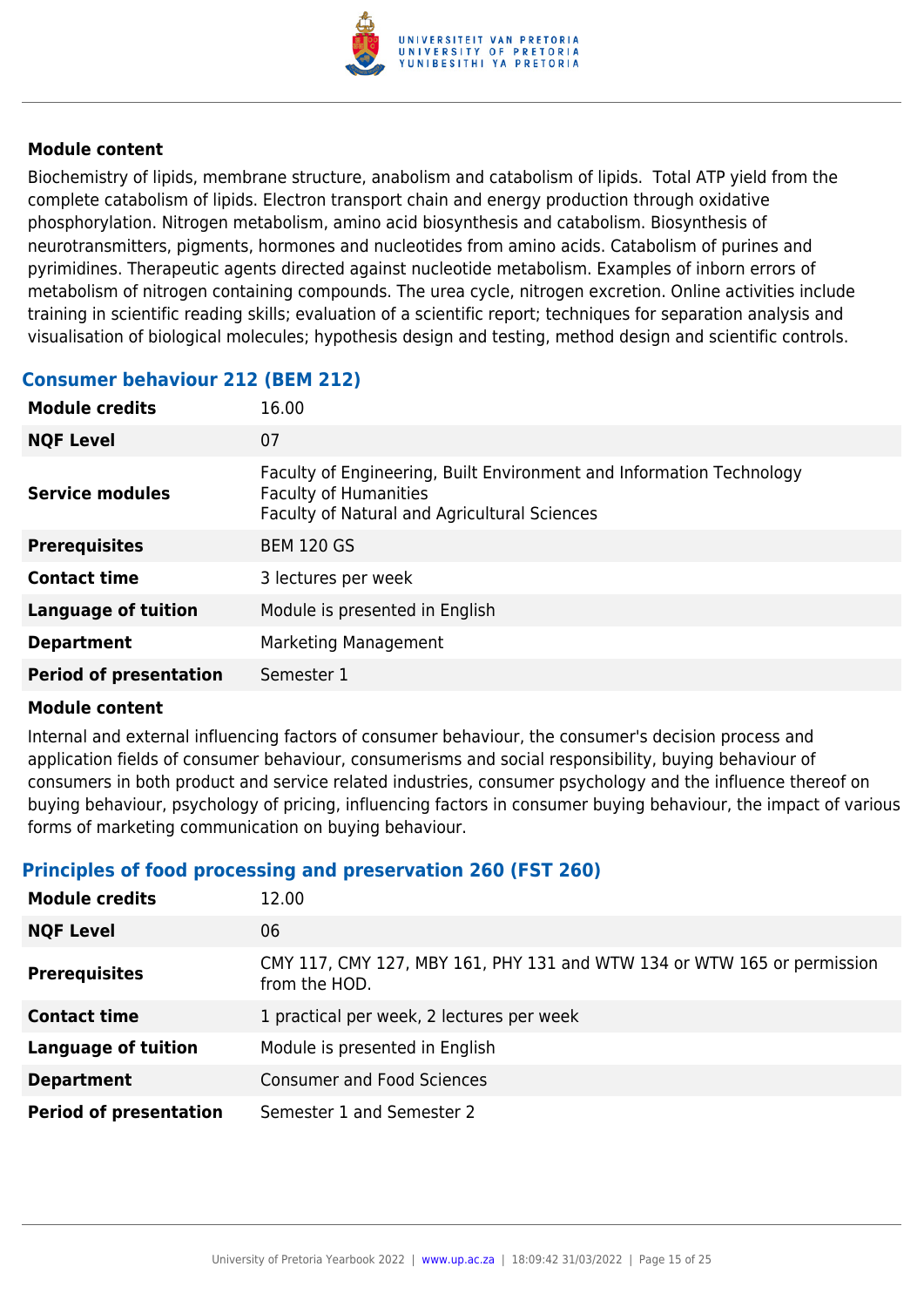

Lectures: Food preservation technologies: concept of hurdle technology; heat (blanching, pasteurisation and sterilisation); cold (refrigeration and freezing); concentration and dehydration; food irradiation; fermentation; preservatives; new methods of food preservation. Effect of various food preservation technologies on the microbiological (shelf-life and safety issues), sensory and nutritional quality of foods. Practicals: Practical applications of above processes. Physical, chemical and sensory evaluation of processed foods. Assignment: Application of hurdle technology concept to a specific food product.

#### **Bacteriology 251 (MBY 251)**

| <b>Module credits</b>         | 12.00                                                                |
|-------------------------------|----------------------------------------------------------------------|
| <b>NQF Level</b>              | 06                                                                   |
| <b>Service modules</b>        | Faculty of Engineering, Built Environment and Information Technology |
| <b>Prerequisites</b>          | <b>MBY 161 GS</b>                                                    |
| <b>Contact time</b>           | 2 lectures per week, fortnightly practicals                          |
| <b>Language of tuition</b>    | Module is presented in English                                       |
| <b>Department</b>             | Biochemistry, Genetics and Microbiology                              |
| <b>Period of presentation</b> | Semester 1                                                           |

#### **Module content**

Growth, replication and survival of bacteria, Energy sources, harvesting from light versus oxidation, regulation of catabolic pathways, chemotaxis. Nitrogen metabolism, iron-scavenging. Alternative electron acceptors: denitrification, sulphate reduction, methanogenesis. Bacterial evolution, systematic and genomics. Biodiversity; bacteria occurring in the natural environment (soil, water and air), associated with humans, animals, plants, and those of importance in foods and in the water industry.

#### **Food microbiology 262 (MBY 262)**

| <b>Module credits</b>         | 12.00                                     |
|-------------------------------|-------------------------------------------|
| <b>NQF Level</b>              | 06                                        |
| <b>Prerequisites</b>          | MBY 251 GS.                               |
| <b>Contact time</b>           | 1 practical per week, 2 lectures per week |
| <b>Language of tuition</b>    | Module is presented in English            |
| <b>Department</b>             | Biochemistry, Genetics and Microbiology   |
| <b>Period of presentation</b> | Semester 2                                |

#### **Module content**

Primary sources of migroorganisims in food. Factors affecting the growth and survival of microorganisms in food. Microbial quality, spoilage and safety of food. Different organisms involved, their isolation, screening and detection. Conventional approaches, alternative methods rapid methods. Food fermentations: fermentation types, principles and organisms involved.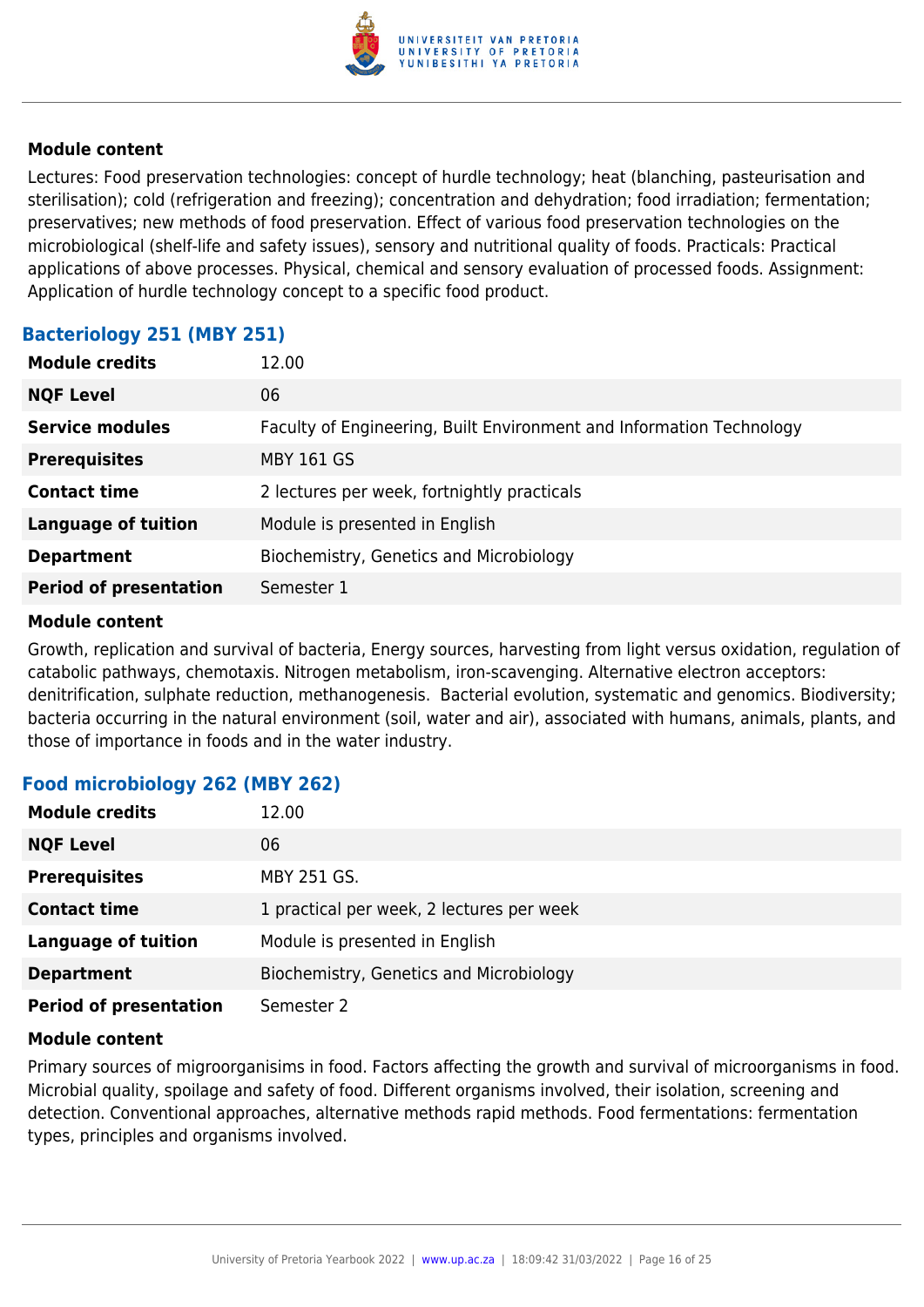

### **Consumer facilitation 222 (VBF 222)**

| <b>Module credits</b>         | 8.00                              |
|-------------------------------|-----------------------------------|
| <b>NQF Level</b>              | 06                                |
| <b>Prerequisites</b>          | No prerequisites.                 |
| <b>Contact time</b>           | 2 lectures per week               |
| <b>Language of tuition</b>    | Module is presented in English    |
| <b>Department</b>             | <b>Consumer and Food Sciences</b> |
| <b>Period of presentation</b> | Semester 2                        |

#### **Module content**

Consumer decision-making (determinants of informed, responsible consumer decisions, the complexity of consumer decisions), consumer satisfaction, consumer socialisation (consumer education, development of consumer skills), consumerism (consumer protection) and consumer complaint behaviour. Gender issues in consumer decision-making, expenditure patterns of the diverse South African consumer market and globalisation. The UN sustainable development goals #5 and 12 are addressed in this module and all projects are focused on responsible consumption behaviour.

#### **Food commodities and preparation 210 (VDS 210)**

| <b>Module credits</b>         | 18.00                                     |
|-------------------------------|-------------------------------------------|
| <b>NQF Level</b>              | 06                                        |
| <b>Service modules</b>        | <b>Faculty of Health Sciences</b>         |
| <b>Prerequisites</b>          | VDS 121                                   |
| <b>Contact time</b>           | 1 practical per week, 3 lectures per week |
| <b>Language of tuition</b>    | Module is presented in English            |
| <b>Department</b>             | <b>Consumer and Food Sciences</b>         |
| <b>Period of presentation</b> | Semester 1                                |

#### **Module content**

Module 1: The study of different food systems with regard to food preparation. Physical and chemical properties and the influence of the composition in food preparation.

Module 2: Food preparation basics of the following: soups and sauces, fruit and vegetables; salads; frozen desserts; gelatine.

Module 3: Origin and development of food habits; Factors influencing habits and choice; Dynamics of food habits.

Influence of religion on food habits. Food habits of different ethnic groups.

All modules encompass sustainable food preparation practices through the principles of waste management, including the utilising and minimization of food waste and portion control. Sustainability is addressed by the food practices of local ethnic cultures, the ingredients used by these cultures and how to utilise these ingredients and substituting ingredients with local alternatives.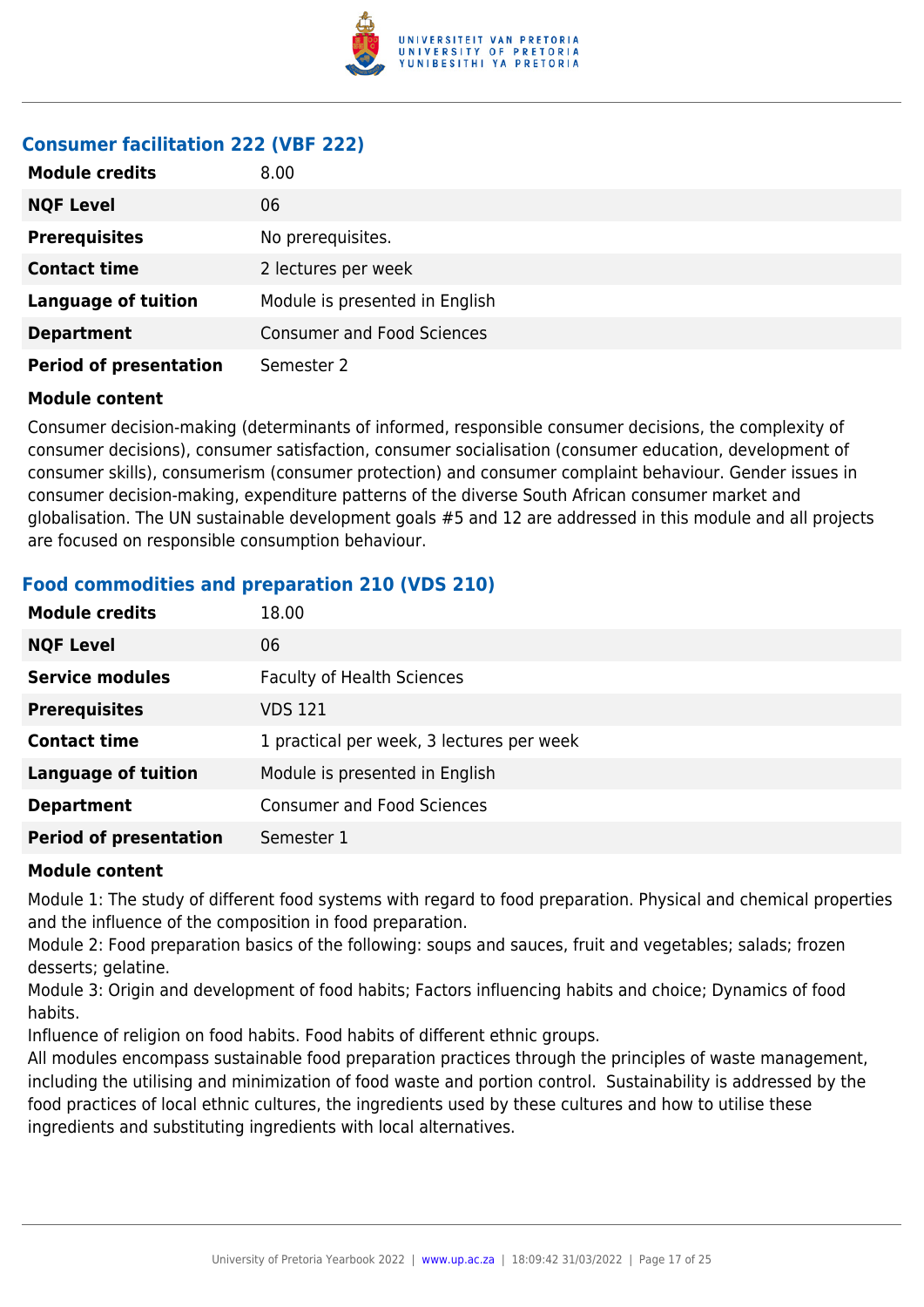

### **Food commodities and preparation 221 (VDS 221)**

| <b>Module credits</b>         | 18.00                                     |
|-------------------------------|-------------------------------------------|
| <b>NQF Level</b>              | 06                                        |
| <b>Service modules</b>        | <b>Faculty of Health Sciences</b>         |
| <b>Prerequisites</b>          | <b>VDS 210</b>                            |
| <b>Contact time</b>           | 1 practical per week, 3 lectures per week |
| <b>Language of tuition</b>    | Module is presented in English            |
| <b>Department</b>             | <b>Consumer and Food Sciences</b>         |
| <b>Period of presentation</b> | Semester 2                                |

#### **Module content**

Module 1: The study of different food systems with regard to food preparation. Physical and chemical properties and the influence of the composition in food preparation.

Module 2: Food preparation basics of the following: meat; poultry; fish, legumes, eggs and milk, baked products (whole spectrum); leavening agents.

Module 3: The influence of culture on cuisines. Study of the cuisines of selected African, European and Eastern countries.

All modules encompass sustainable food preparation practices through the principles of waste management, including the utilising and minimization of food waste and portion control. Sustainability is addressed by the food practices of local ethnic cultures, the ingredients used by these cultures and how to utilise these ingredients and substituting ingredients with local alternatives.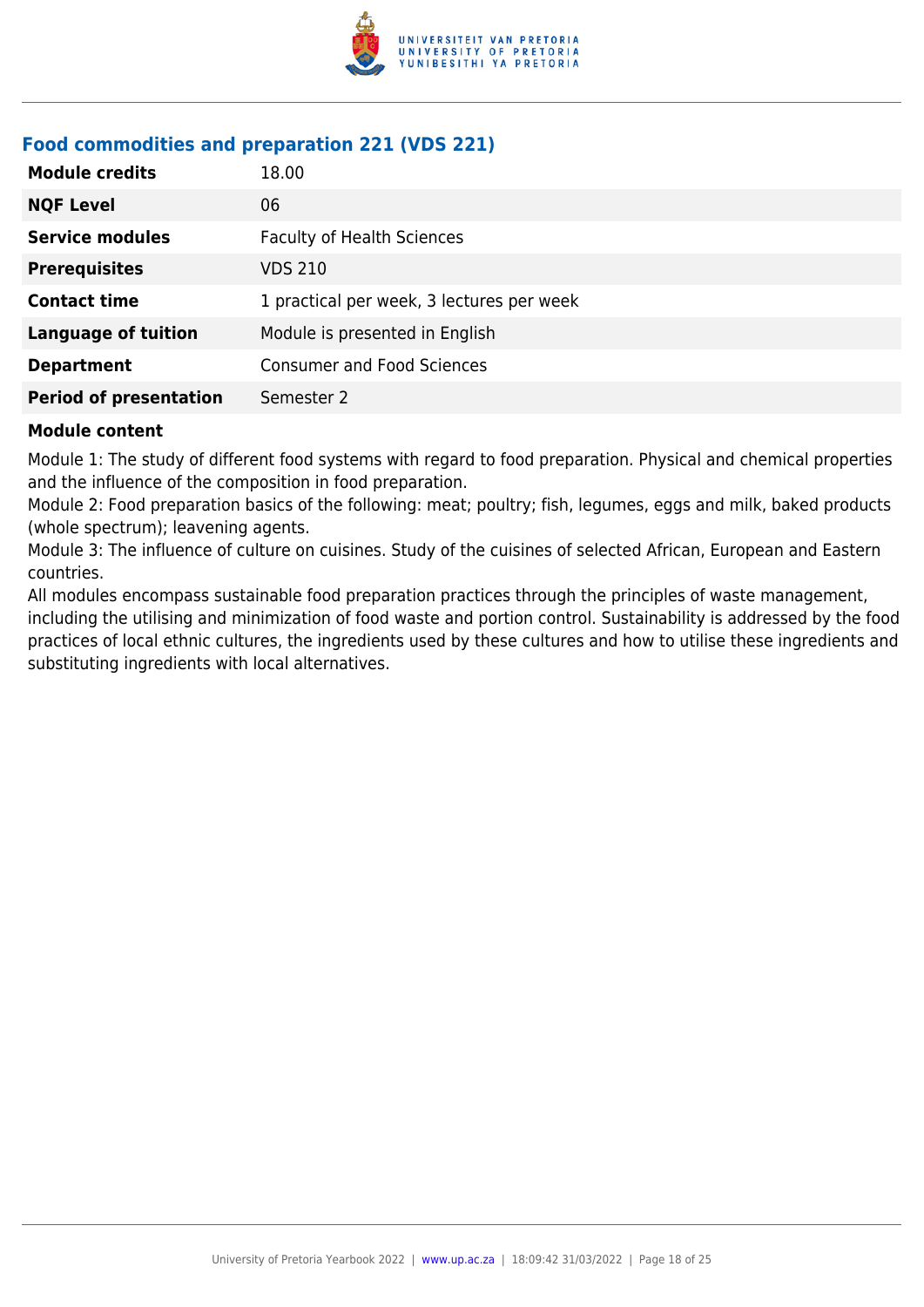

# Curriculum: Year 3

**Minimum credits: 140**

# **Core modules**

#### **Food chemistry 351 (FST 351)**

| <b>Module credits</b>         | 18.00                                                                 |
|-------------------------------|-----------------------------------------------------------------------|
| <b>NQF Level</b>              | 07                                                                    |
| <b>Prerequisites</b>          | BCM 251 and BCM 252 and BCM 261 and BCM 257 or permission of the HOD. |
| <b>Contact time</b>           | 1 practical per week, 2 lectures per week                             |
| <b>Language of tuition</b>    | Module is presented in English                                        |
| <b>Department</b>             | <b>Consumer and Food Sciences</b>                                     |
| <b>Period of presentation</b> | Semester 1                                                            |

#### **Module content**

Lectures - Chemistry of major food components: Carbohydrates. Proteins. Lipids. Water. Chemical and nutritional aspects of food processing: implications of different processing techniques on the major food components. Functional properties of the major food components. Modification of functional properties of the major food components. Food analysis methodology. Practical work: Food analysis.

#### **Food chemistry (2) 352 (FST 352)**

| <b>Module credits</b>         | 18.00                                                                   |
|-------------------------------|-------------------------------------------------------------------------|
| <b>NQF Level</b>              | 07                                                                      |
| <b>Prerequisites</b>          | BCM 251 and BCM 252 and BCM 261 and BCM 257 or permission from the HOD. |
| <b>Contact time</b>           | 1 practical per week, 2 lectures per week                               |
| <b>Language of tuition</b>    | Module is presented in English                                          |
| <b>Department</b>             | <b>Consumer and Food Sciences</b>                                       |
| <b>Period of presentation</b> | Semester 1                                                              |

#### **Module content**

Lectures - Basic food analysis and chemistry of the minor food components: Basic food analysis, vitamins, minerals, additives, contaminants. Chemical and nutritional aspects of food processing: implications of different processing techniques on minor food components. Functional properties of the minor food components. Food analysis methodology. Practical work: Food analysis.

#### **Food service management 321 (VDB 321)**

| <b>Module credits</b>  | 18.00                             |
|------------------------|-----------------------------------|
| <b>NQF Level</b>       | 07                                |
| <b>Service modules</b> | <b>Faculty of Health Sciences</b> |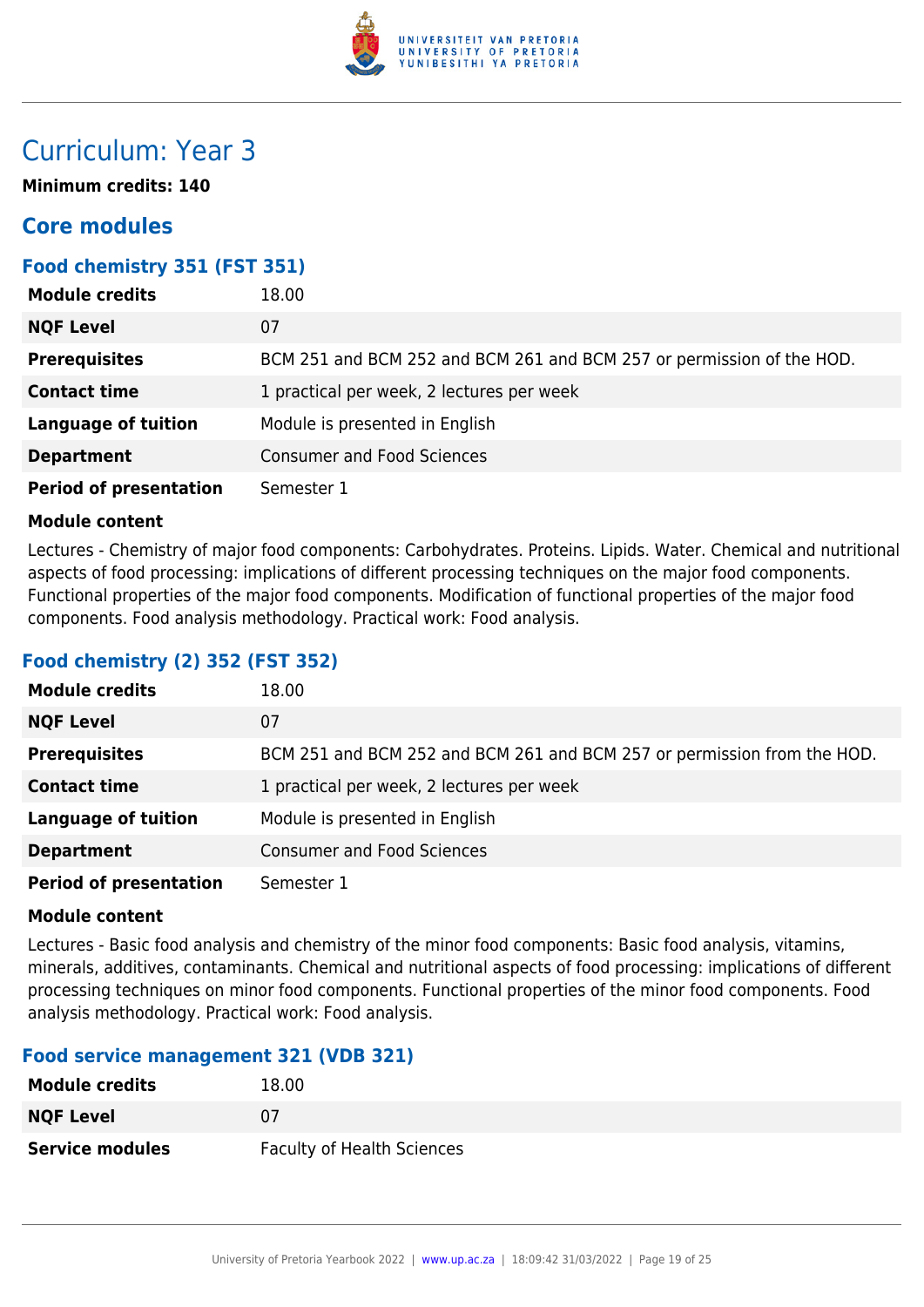

| <b>Prerequisites</b>          | Natural and Agricultural Sciences students: VDS 322 # |
|-------------------------------|-------------------------------------------------------|
| <b>Contact time</b>           | 1 practical per week, 3 lectures per week             |
| Language of tuition           | Module is presented in English                        |
| <b>Department</b>             | <b>Consumer and Food Sciences</b>                     |
| <b>Period of presentation</b> | Semester 2                                            |

Planning and layout of food service units for different food service systems. Equipment for food services. Factors influencing the choice and purchasing of equipment for different food service units. Hygiene and safety in food services. management in food service systems. Financial management in food services.

#### **Nutrition (Capita Selecta from HNT 210) 310 (VDG 310)**

| <b>Module credits</b>         | 17.00                                     |
|-------------------------------|-------------------------------------------|
| <b>NQF Level</b>              | 07                                        |
| <b>Prerequisites</b>          | No prerequisites.                         |
| <b>Contact time</b>           | 1 practical per week, 3 lectures per week |
| <b>Language of tuition</b>    | Module is presented in English            |
| <b>Department</b>             | <b>Consumer and Food Sciences</b>         |
| <b>Period of presentation</b> | Semester 1                                |

#### **Module content**

The study of nutrients and water regarding their chemical composition, characteristics, basic digestion, absorption, metabolism, functions, food sources and symptoms of deficiency and toxicity. Energy metabolism. Dietary recommendations and guidelines, dietary guides and meal planning. The use and application of food composition tables in dietary analysis.

#### **Nutrition (Capita Selecta from HNT 220) 320 (VDG 320)**

| <b>Module credits</b>         | 17.00                                     |
|-------------------------------|-------------------------------------------|
| <b>NQF Level</b>              | 07                                        |
| <b>Prerequisites</b>          | No prerequisites.                         |
| <b>Contact time</b>           | 1 practical per week, 3 lectures per week |
| <b>Language of tuition</b>    | Module is presented in English            |
| <b>Department</b>             | <b>Consumer and Food Sciences</b>         |
| <b>Period of presentation</b> | Semester 2                                |

#### **Module content**

The role of nutrition in the life cycle: Prevention of lifestyle related diseases such as osteoporosis, cancer, coronary heart disease, tooth decay. Protein energy malnutrition and obesity.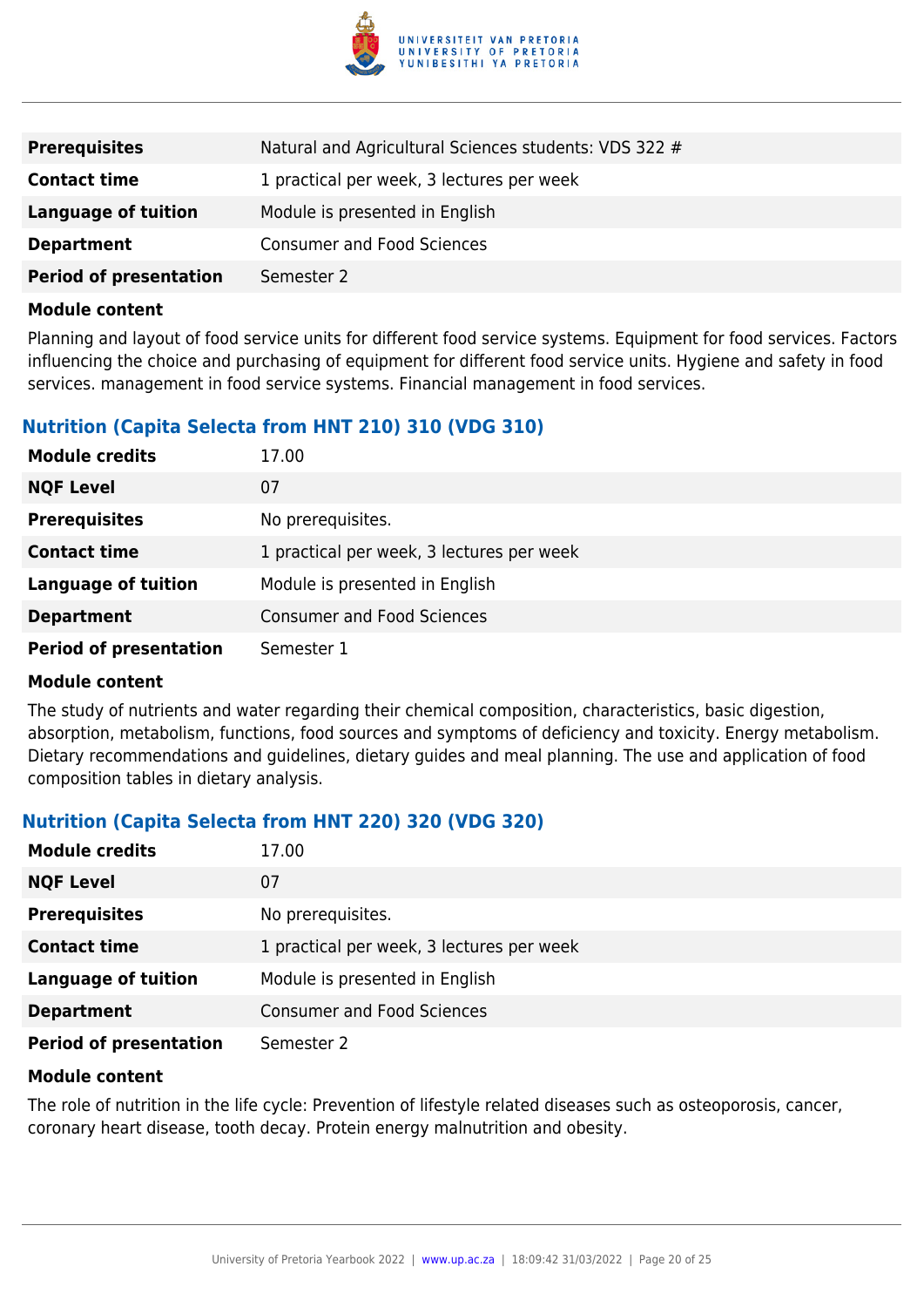

### **Consumer food research 310 (VDS 310)**

| <b>Module credits</b>         | 21.00                                     |
|-------------------------------|-------------------------------------------|
| <b>NQF Level</b>              | 07                                        |
| <b>Prerequisites</b>          | <b>VDS 221</b>                            |
| <b>Contact time</b>           | 1 practical per week, 3 lectures per week |
| <b>Language of tuition</b>    | Module is presented in English            |
| <b>Department</b>             | <b>Consumer and Food Sciences</b>         |
| <b>Period of presentation</b> | Semester 1                                |

#### **Module content**

Planning executing and reporting consumer food research. Food preservation and evaluation techniques. Experiments in food, emphasizing ingredient function and standard preparation methods. Application of experimental methods through which the chemical and physical reactions of food to different food handling, preparation and preservation techniques are illustrated. Quality evaluation and consumer orientated sensory evaluation of food products.

| <b>Module credits</b>         | 31.00                                      |
|-------------------------------|--------------------------------------------|
| <b>NQF Level</b>              | 07                                         |
| <b>Service modules</b>        | <b>Faculty of Health Sciences</b>          |
| <b>Prerequisites</b>          | <b>VDS 210 and VDS 221</b>                 |
| <b>Contact time</b>           | 3 lectures per week, 3 practicals per week |
| <b>Language of tuition</b>    | Module is presented in English             |
| <b>Department</b>             | <b>Consumer and Food Sciences</b>          |
| <b>Period of presentation</b> | Semester 2                                 |

#### **Large-scale food production and restaurant management 322 (VDS 322)**

#### **Module content**

Module 1: Restaurant management. Table setting, table serving, wine service, food and wine pairing, beverage management.

Module 2: Menu planning for different food service systems and styles of food service.

Module 3: Large scale food procurement, consumption and storage.

Practical work: Principles of large-scale food preparation and the practical application thereof in a practical restaurant situation. Recipe formats and adjustment applicable to large-scale food preparation. Work scheduling and the practical exposure to the use of large scale catering equipment in a real life situation.

The UN sustainable development goals #3; 8; 9; 11 and 12 are addressed during the theory components and practical sessions. Projects are focused on identifying not only critical areas of concern but also possible mitigating strategies thus encouraging initiatives to achieve good health and well-being, responsible industry consumption, production community engagement and economic growth.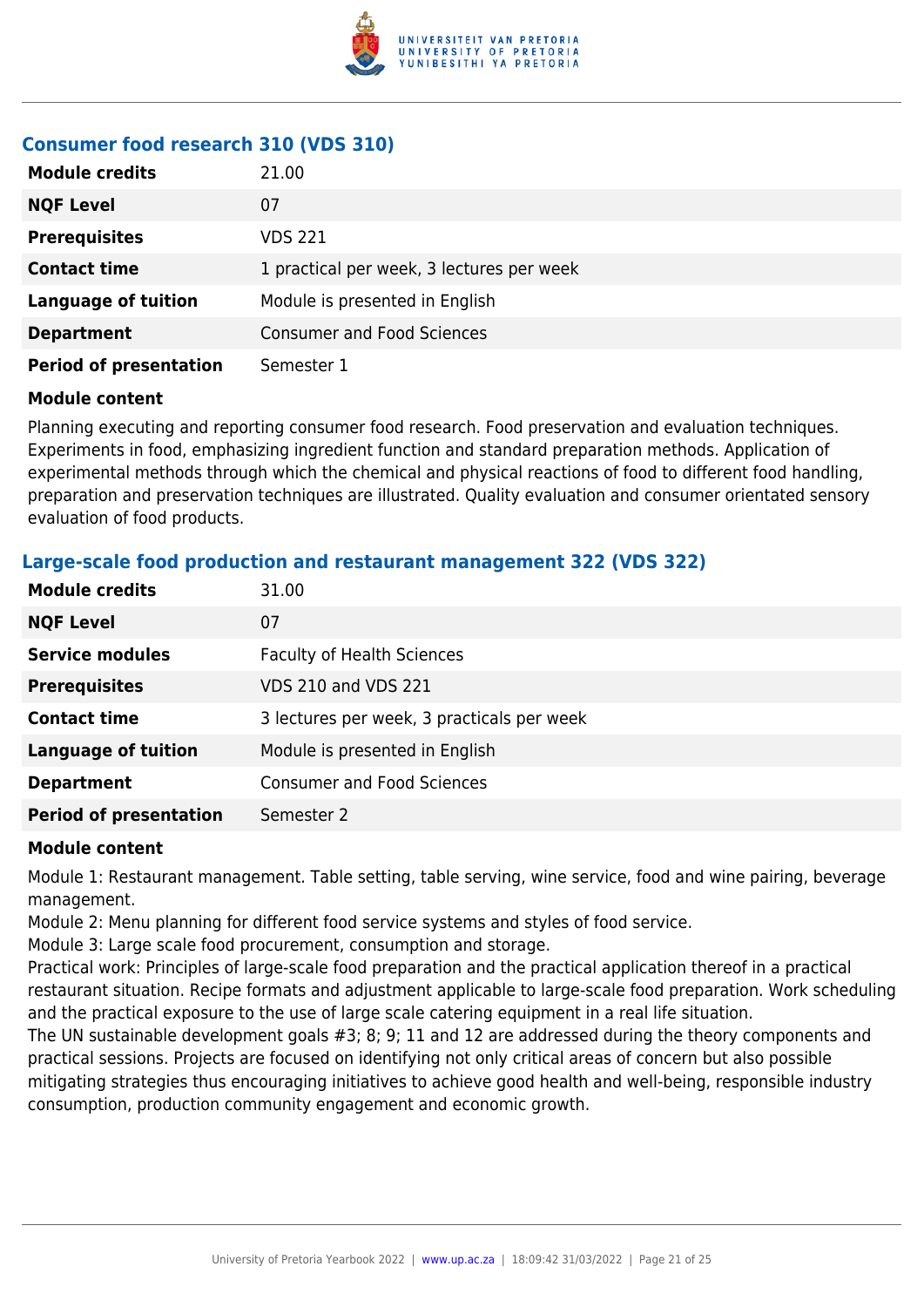

# Curriculum: Final year

#### **Minimum credits: 140**

#### **Additional information:**

OPI 400 (Experiential training in industry): During the first to fourth years of study, students must complete a total of 480 hours experiential training in the industry to develop practical and occupational skills, participate in community engagement and provide service learning. This is equal to 3 weeks x 40 hours (120 hours) per year, according to requirements as determine by the head of department. These "credits" include evidence of experiential training, service learning and community engagement during the four years of the study programme and must be successfully completed together with a complete portfolio before the degree will be conferred. Please note: Various practical and industry interaction activities support the theoretical component of VDS 414 & VDS 424, VDS 413 and FST 413 and take place after hours to develop practical and industry skills.

### **Core modules**

#### **Sensory evaluation 412 (FST 412)**

| <b>Module credits</b>         | 10.00                                                    |
|-------------------------------|----------------------------------------------------------|
| <b>NQF Level</b>              | 08                                                       |
| <b>Prerequisites</b>          | FST 260, FST 351 and FST 352 or permission from the HOD. |
| <b>Contact time</b>           | 12 discussion classes, 6 practicals per semester         |
| <b>Language of tuition</b>    | Module is presented in English                           |
| <b>Department</b>             | <b>Consumer and Food Sciences</b>                        |
| <b>Period of presentation</b> | Semester 1                                               |

#### **Module content**

Principles and applications of sensory evaluation. Types of panels, tests and test conditions and their functions. Selection and training of panellists for descriptive sensory evaluation. Instrumental sensory quality measurements. Statistical analysis and interpretation of data. Practicals: Practical aspects and execution of sensory evaluation techniques, analysis and interpretation of data. Instrumental sensory quality measurements.

#### **Experiential training in industry 400 (OPI 400)**

| <b>Module credits</b>         | 5.00                                                       |
|-------------------------------|------------------------------------------------------------|
| <b>NQF Level</b>              | 08                                                         |
| <b>Prerequisites</b>          | Documentation of work experience as required for years 1-3 |
| <b>Contact time</b>           | 1 practical per week                                       |
| <b>Language of tuition</b>    | Module is presented in English                             |
| <b>Department</b>             | <b>Consumer and Food Sciences</b>                          |
| <b>Period of presentation</b> | Semester 2                                                 |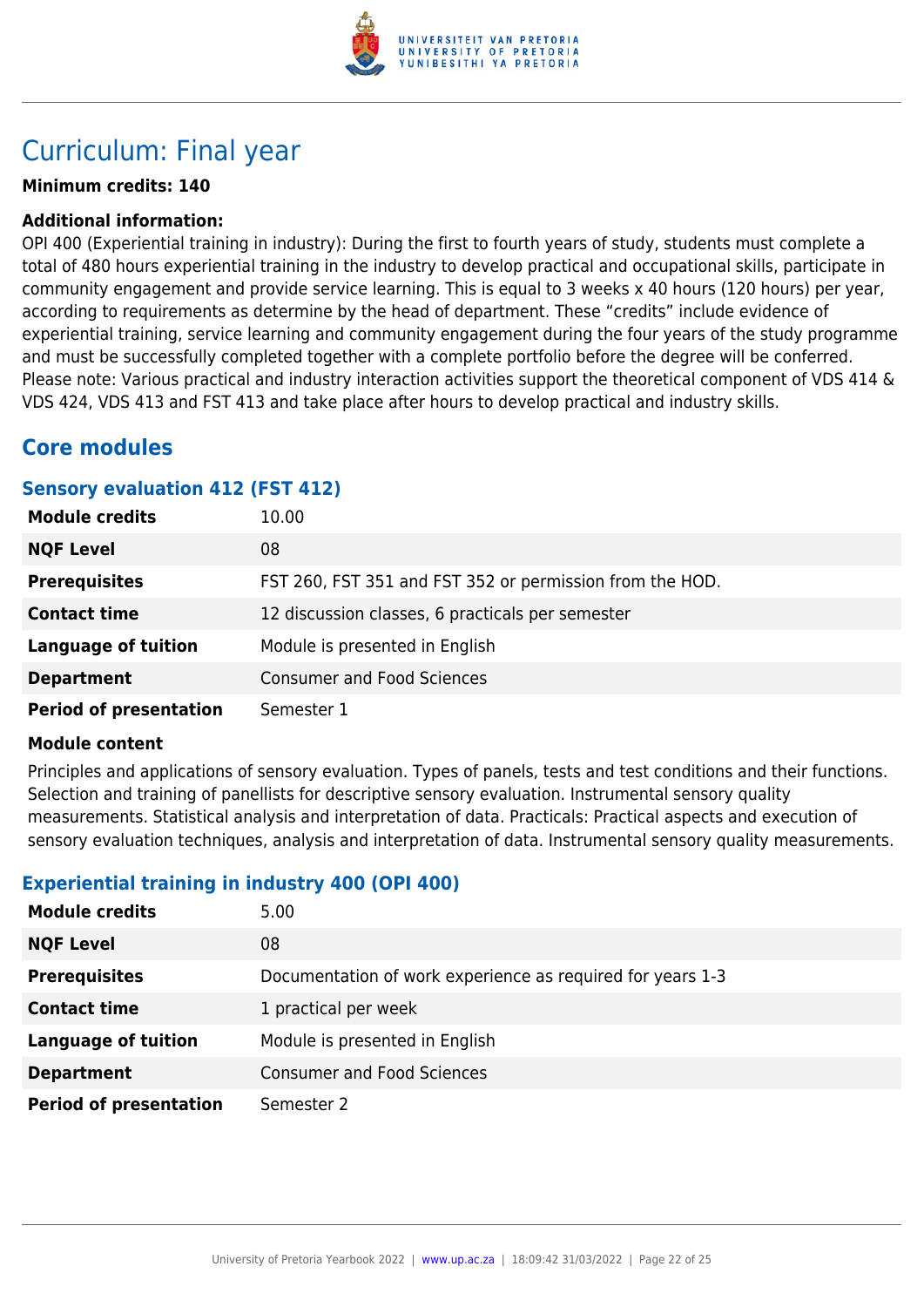

During the first to fourth years of study students must complete a total of 600 hours experiential training in the industry to develop practical and occupational skills, participate in community engagement and provide service learning. This is equal to 3 weeks x40 hours (120 hours) per year for the first to third year and 6 weeks x 40 hours in the fourth year, including the following:

• event management for Hospitality Management students, according to requirements as determined by the head of department;

or

• a culinary science project application for Culinary Science students, according to requirements as determined by the head of department.

These 'credits' comprise 50 learning hours and the balance of the hours include work-related experience evidence of experiential training, service learning and community engagement during the four years of the degree programme and must be successfully completed together with a complete portfolio before the degree will be conferred.

Please note: Various practical and industry-interaction activities support the theoretical component of VDS 322, 413, 414, 417, 424, 427 and FST 412 (as applicable to the respective Consumer Science programmes) and take place after hours to develop practical and industry skills.

#### **Research project 400 (VBR 400)**

| <b>Module credits</b>         | 30.00                                    |
|-------------------------------|------------------------------------------|
| <b>NQF Level</b>              | 08                                       |
| <b>Prerequisites</b>          | BEM 314 and Final-year status            |
| <b>Contact time</b>           | 1 lecture per week, 1 practical per week |
| <b>Language of tuition</b>    | Module is presented in English           |
| <b>Department</b>             | <b>Consumer and Food Sciences</b>        |
| <b>Period of presentation</b> | Year                                     |

#### **Module content**

Research methodology. Plan, execute and report research project in clothing retail management, food retail management, hospitality management or culinary science.

#### **Food service management 420 (VDB 420)**

| <b>Module credits</b>         | 21.00                                     |
|-------------------------------|-------------------------------------------|
| <b>NQF Level</b>              | 08                                        |
| <b>Prerequisites</b>          | VDB 321 GS and ABV 320                    |
| <b>Contact time</b>           | 1 practical per week, 3 lectures per week |
| <b>Language of tuition</b>    | Module is presented in English            |
| <b>Department</b>             | <b>Consumer and Food Sciences</b>         |
| <b>Period of presentation</b> | Semester 2                                |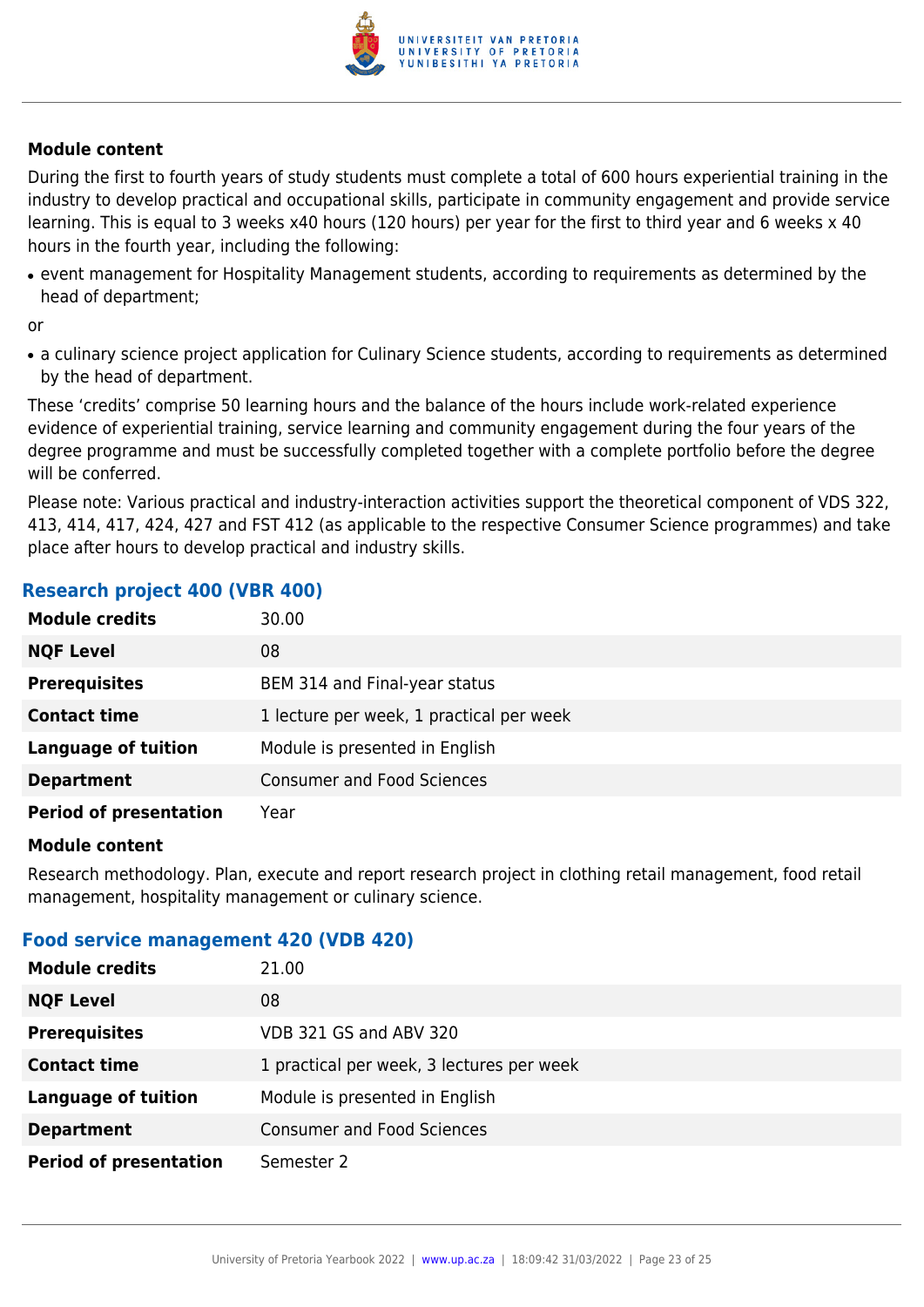

The professional food service manager's roles, responsibilities and characteristics. Contemporary leadership and management styles in food service systems. Professionalism and ethics. Advanced food service systems and production management techniques and training facilitation. Marketing of food services.

All lectures and practical discussion sessions focus on the role of food service management in addressing the UN Sustainable Development Goal #12 to promote sustainable consumption and production patterns. The practical components of presenting a workshop and setting up a small business encourages innovation and entrepreneurial growth and sustainability, thereby addressing the UN Sustainable Development Goal #8 to promote full and productive employment and economic growth.

#### **Recipe development and standardisation 413 (VDS 413)**

| <b>Module credits</b>         | 30.00                                      |
|-------------------------------|--------------------------------------------|
| <b>NQF Level</b>              | 08                                         |
| <b>Prerequisites</b>          | VDS 310 or VDS 322                         |
| <b>Contact time</b>           | 2 practicals per week, 3 lectures per week |
| <b>Language of tuition</b>    | Module is presented in English             |
| <b>Department</b>             | <b>Consumer and Food Sciences</b>          |
| <b>Period of presentation</b> | Semester 1                                 |

#### **Module content**

Recipe development process. Development of appropriate recipes and food products for a given situation. Standardisation of recipes. Food styling and food photography.

The UN sustainable development goals #3; 8; 9; 11 and 12 are addressed during the theory components and practical sessions. Projects are focused on identifying not only critical areas of concern but also possible mitigating strategies thus encouraging innovation to achieve good health and well-being, responsible industry consumption, production community engagement and economic growth.

#### **Culinary art 414 (VDS 414)**

| <b>Module credits</b>         | 22.00                                      |
|-------------------------------|--------------------------------------------|
| <b>NQF Level</b>              | 08                                         |
| <b>Prerequisites</b>          | <b>VDS 322</b>                             |
| <b>Contact time</b>           | 2 lectures per week, 2 practicals per week |
| <b>Language of tuition</b>    | Module is presented in English             |
| <b>Department</b>             | <b>Consumer and Food Sciences</b>          |
| <b>Period of presentation</b> | Semester 1                                 |

#### **Module content**

Advanced food preparation and presentation techniques. Event planning and banqueting for Hospitality Management students and a culinary science project application for Culinary Science students